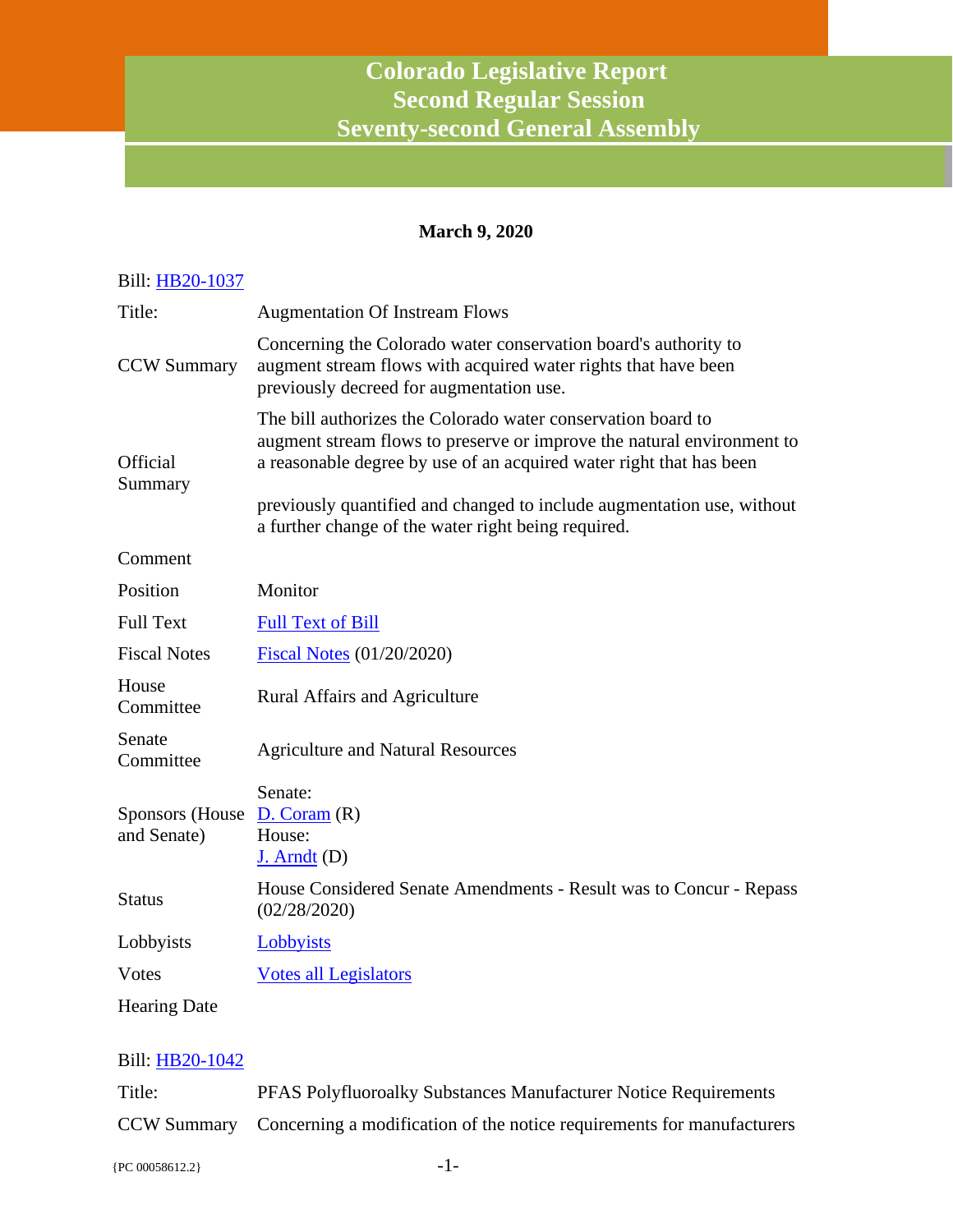|                                | of perfluoroalkyl and polyfluoroalkyl substances.                                                                                                                                                                                                                                                                                                                                                                                                                 |
|--------------------------------|-------------------------------------------------------------------------------------------------------------------------------------------------------------------------------------------------------------------------------------------------------------------------------------------------------------------------------------------------------------------------------------------------------------------------------------------------------------------|
| Official<br>Summary            | <b>Statutory Revision Committee.</b> House Bill 19-1279, enacted in<br>2019, requires manufacturers of class B firefighting foam that contains<br>intentionally added polyfluoroalkyl substances to notify, in writing,<br>sellers of their products about the state's new regulations of these<br>products<br>no less than one year prior to the effective date of section 25-5-1303,<br>which is impossible because the notice requirements did not exist prior |
|                                | to the bill's effective date on August 2, 2019. The bill addresses this<br>error<br>by modifying the effective date of the required notice to prior to August<br>2, 2020.                                                                                                                                                                                                                                                                                         |
| Comment                        |                                                                                                                                                                                                                                                                                                                                                                                                                                                                   |
| Position                       | Monitor                                                                                                                                                                                                                                                                                                                                                                                                                                                           |
| <b>Full Text</b>               | <b>Full Text of Bill</b>                                                                                                                                                                                                                                                                                                                                                                                                                                          |
| <b>Fiscal Notes</b>            | <b>Fiscal Notes (01/21/2020)</b>                                                                                                                                                                                                                                                                                                                                                                                                                                  |
| House<br>Committee             | <b>Transportation and Local Government</b>                                                                                                                                                                                                                                                                                                                                                                                                                        |
| Senate<br>Committee            | <b>Local Government</b>                                                                                                                                                                                                                                                                                                                                                                                                                                           |
| Sponsors (House<br>and Senate) | Senate:<br>$D.$ Moreno (D)<br>$J.$ Tate $(R)$<br>House:<br>D. Valdez (D)<br>$H.$ McKean $(R)$                                                                                                                                                                                                                                                                                                                                                                     |
| <b>Status</b>                  | Introduced In Senate - Assigned to Local Government (02/06/2020)                                                                                                                                                                                                                                                                                                                                                                                                  |
| Lobbyists                      | Lobbyists                                                                                                                                                                                                                                                                                                                                                                                                                                                         |
| <b>V</b> otes                  | <b>Votes all Legislators</b>                                                                                                                                                                                                                                                                                                                                                                                                                                      |
| <b>Hearing Date</b>            | 03/12/2020                                                                                                                                                                                                                                                                                                                                                                                                                                                        |

| Title:                     | Add Water Well Inspectors Identify High-risk Wells                                                                                                                                                                                                                                                                       |
|----------------------------|--------------------------------------------------------------------------------------------------------------------------------------------------------------------------------------------------------------------------------------------------------------------------------------------------------------------------|
| <b>CCW Summary</b>         | Concerning the inspection of water wells.                                                                                                                                                                                                                                                                                |
| <b>Official</b><br>Summary | <b>Water Resources Review Committee.</b> The bill requires the state<br>engineer to employ a minimum of 4 water well inspectors in the state's<br>water well inspection program.<br>The bill requires the state board of water well construction and<br>pump installation contractors, on or before November 1, 2020, to |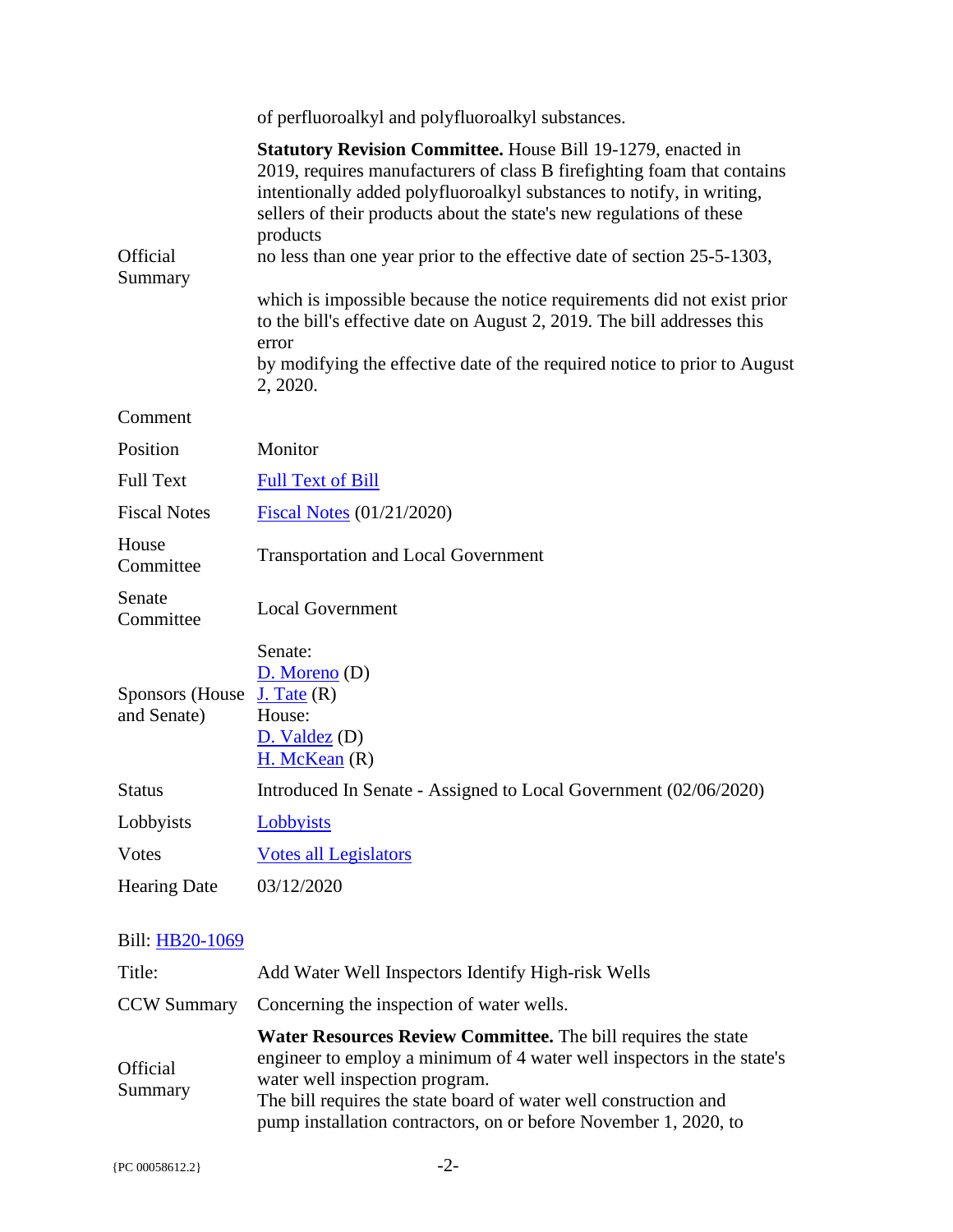|                                | promulgate rules for identifying high-risk water wells that should be<br>prioritized for inspection. Thereafter, the state engineer shall use the<br>rules                                       |
|--------------------------------|--------------------------------------------------------------------------------------------------------------------------------------------------------------------------------------------------|
|                                | to identify high-risk water wells and shall prioritize the inspection of                                                                                                                         |
|                                | high-risk water wells.<br>The bill clarifies that money in the well inspection cash fund shall<br>be appropriated to and expended by the state engineer only for the well<br>inspection program. |
| Comment                        |                                                                                                                                                                                                  |
| Position                       | Monitor                                                                                                                                                                                          |
| <b>Full Text</b>               | <b>Full Text of Bill</b>                                                                                                                                                                         |
| <b>Fiscal Notes</b>            | <b>Fiscal Notes (02/18/2020)</b>                                                                                                                                                                 |
| House<br>Committee             | <b>Rural Affairs and Agriculture</b>                                                                                                                                                             |
| Senate<br>Committee            |                                                                                                                                                                                                  |
| Sponsors (House<br>and Senate) | Senate:<br>$J.$ Sonnenberg $(R)$<br>D. Coram(R)<br>House:<br>$L.$ Saine $(R)$<br>B. Titone (D)                                                                                                   |
| <b>Status</b>                  | House Committee on Finance Refer Amended to Appropriations<br>(02/13/2020)                                                                                                                       |
| Lobbyists                      | Lobbyists                                                                                                                                                                                        |
| <b>V</b> otes                  | <b>Votes all Legislators</b>                                                                                                                                                                     |
| <b>Hearing Date</b>            | 03/13/2020                                                                                                                                                                                       |

| Title:              | <b>Study Emerging Technologies For Water Management</b>                                                                                                                                                                                                                                                       |
|---------------------|---------------------------------------------------------------------------------------------------------------------------------------------------------------------------------------------------------------------------------------------------------------------------------------------------------------|
| <b>CCW Summary</b>  | Concerning a requirement that the university of Colorado study potential<br>uses of emerging technologies to more effectively manage Colorado's<br>water supply, and, in connection therewith, making an appropriation,<br>conditioned on the receipt of matching funds from gifts, grants, and<br>donations. |
|                     | <b>Water Resources Review Committee.</b> The bill declares that new                                                                                                                                                                                                                                           |
| Official<br>Summary | technologies, such as blockchain, telemetry, improved sensors, and<br>advanced aerial observation platforms, can improve monitoring,<br>management, conservation, and trading of water and enhance confidence                                                                                                 |
| {PC 00058612.2}     |                                                                                                                                                                                                                                                                                                               |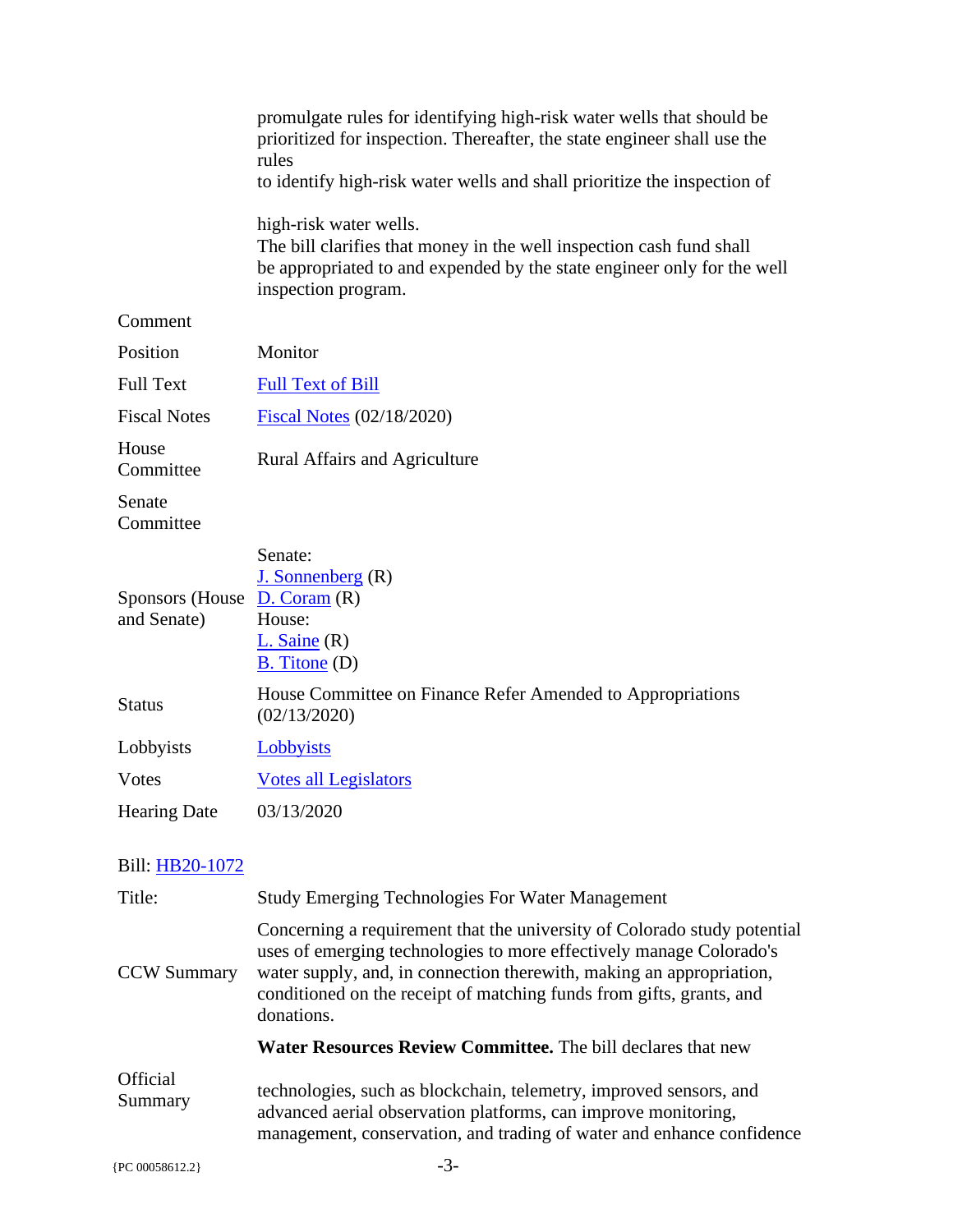|                                | in the reliability of data underlying water rights transactions. To advance<br>the potential use of these new technologies, the bill:<br>• Authorizes and directs the university of Colorado, in<br>collaboration with the Colorado water institute at Colorado<br>state university, to conduct feasibility studies and pilot<br>deployments of these new technologies to improve water<br>management in Colorado; and<br>• Appropriates \$40,000 from the general fund, contingent on<br>the university of Colorado's receipt of a matching \$40,000<br>in gifts, grants, and donations, for the purpose of funding<br>the studies and pilot programs. |
|--------------------------------|---------------------------------------------------------------------------------------------------------------------------------------------------------------------------------------------------------------------------------------------------------------------------------------------------------------------------------------------------------------------------------------------------------------------------------------------------------------------------------------------------------------------------------------------------------------------------------------------------------------------------------------------------------|
| Comment                        |                                                                                                                                                                                                                                                                                                                                                                                                                                                                                                                                                                                                                                                         |
| Position                       | Monitor                                                                                                                                                                                                                                                                                                                                                                                                                                                                                                                                                                                                                                                 |
| <b>Full Text</b>               | <b>Full Text of Bill</b>                                                                                                                                                                                                                                                                                                                                                                                                                                                                                                                                                                                                                                |
| <b>Fiscal Notes</b>            | <b>Fiscal Notes (01/17/2020)</b>                                                                                                                                                                                                                                                                                                                                                                                                                                                                                                                                                                                                                        |
| House<br>Committee             | <b>Rural Affairs and Agriculture</b>                                                                                                                                                                                                                                                                                                                                                                                                                                                                                                                                                                                                                    |
| Senate<br>Committee            |                                                                                                                                                                                                                                                                                                                                                                                                                                                                                                                                                                                                                                                         |
| Sponsors (House<br>and Senate) | Senate:<br>J. Sonnenberg(R)<br>J. Bridges (D)<br>House:<br>$L.$ Saine $(R)$<br>$J.$ Arndt $(D)$                                                                                                                                                                                                                                                                                                                                                                                                                                                                                                                                                         |
| <b>Status</b>                  | House Second Reading Passed with Amendments - Committee, Floor<br>(03/09/2020)                                                                                                                                                                                                                                                                                                                                                                                                                                                                                                                                                                          |
| Lobbyists                      | Lobbyists                                                                                                                                                                                                                                                                                                                                                                                                                                                                                                                                                                                                                                               |
| <b>V</b> otes                  | <b>Votes all Legislators</b>                                                                                                                                                                                                                                                                                                                                                                                                                                                                                                                                                                                                                            |
| <b>Hearing Date</b>            | 03/09/2020                                                                                                                                                                                                                                                                                                                                                                                                                                                                                                                                                                                                                                              |
| Bill: HB20-1074                |                                                                                                                                                                                                                                                                                                                                                                                                                                                                                                                                                                                                                                                         |

#### Title: Trash Collection By Special Districts CCW Summary Concerning the authorization for special districts to provide for the collection and transportation of solid waste. **Official** Summary The Special District Act (act) allows a sanitation district, a water and sanitation district, or a metropolitan district with a population of 2,500 or less that is located in a county with a population of 25,000 or less to provide for the collection and transportation of solid waste. The bill amends the act to remove the population restriction, allowing a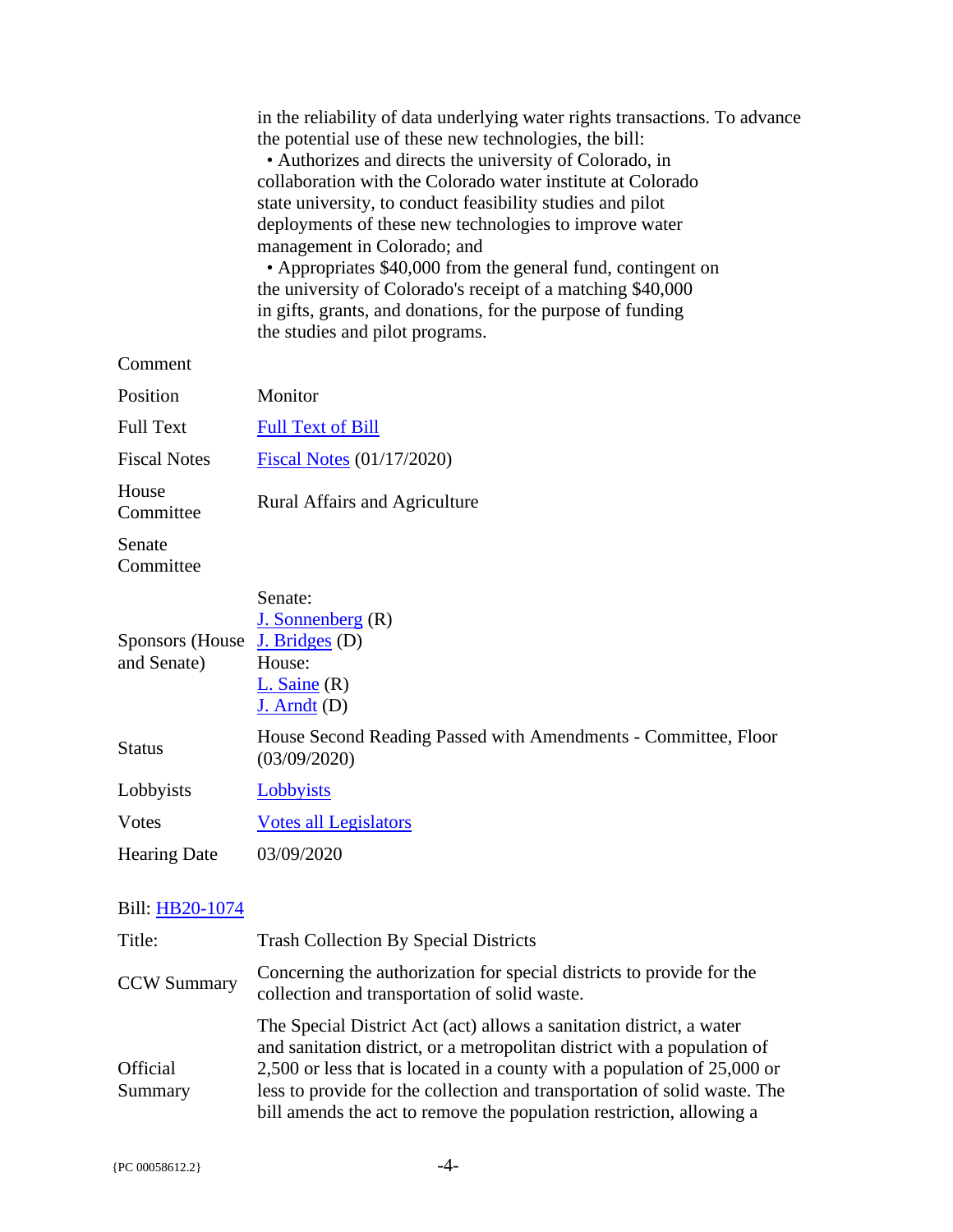|                                       | sanitation district, water and sanitation district, or metropolitan district<br>to<br>provide for the collection and transportation of solid waste regardless of<br>the population in the district or the county. |
|---------------------------------------|-------------------------------------------------------------------------------------------------------------------------------------------------------------------------------------------------------------------|
| Comment                               |                                                                                                                                                                                                                   |
| Position                              | Monitor                                                                                                                                                                                                           |
| <b>Full Text</b>                      | <b>Full Text of Bill</b>                                                                                                                                                                                          |
| <b>Fiscal Notes</b>                   | <b>Fiscal Notes (01/21/2020)</b>                                                                                                                                                                                  |
| House<br>Committee                    | <b>Rural Affairs and Agriculture</b>                                                                                                                                                                              |
| Senate<br>Committee                   | <b>Local Government</b>                                                                                                                                                                                           |
| <b>Sponsors</b> (House<br>and Senate) | Senate:<br>J. Smallwood (R)<br>House:<br>$K.$ Ransom $(R)$<br>$B.$ Titone $(D)$                                                                                                                                   |
| <b>Status</b>                         | House Considered Senate Amendments - Result was to Laid Over Daily<br>(03/05/2020)                                                                                                                                |
| Lobbyists                             | Lobbyists                                                                                                                                                                                                         |
| <b>V</b> otes                         | <b>Votes all Legislators</b>                                                                                                                                                                                      |
| <b>Hearing Date</b>                   | 03/09/2020                                                                                                                                                                                                        |

| Title:                     | <b>Employee Protection Lawful Off-duty Activities</b>                                                                                                                                                                                                        |
|----------------------------|--------------------------------------------------------------------------------------------------------------------------------------------------------------------------------------------------------------------------------------------------------------|
| <b>CCW Summary</b>         | Concerning clarification that the prohibition on an employer terminating<br>an employee for the employee's lawful off-duty activities extends to<br>activities that are lawful under state law even if those activities are not<br>lawful under federal law. |
| <b>Official</b><br>Summary | The bill prohibits an employer from terminating an employee for<br>the employee's lawful off-duty activities that are lawful under state law<br>even if those activities are not lawful under federal law.                                                   |
| Comment                    |                                                                                                                                                                                                                                                              |
| <b>Position</b>            | Monitor                                                                                                                                                                                                                                                      |
| <b>Full Text</b>           | <b>Full Text of Bill</b>                                                                                                                                                                                                                                     |
| <b>Fiscal Notes</b>        | Fiscal Notes (02/12/2020)                                                                                                                                                                                                                                    |
| House                      | <b>Business Affairs and Labor</b>                                                                                                                                                                                                                            |
|                            |                                                                                                                                                                                                                                                              |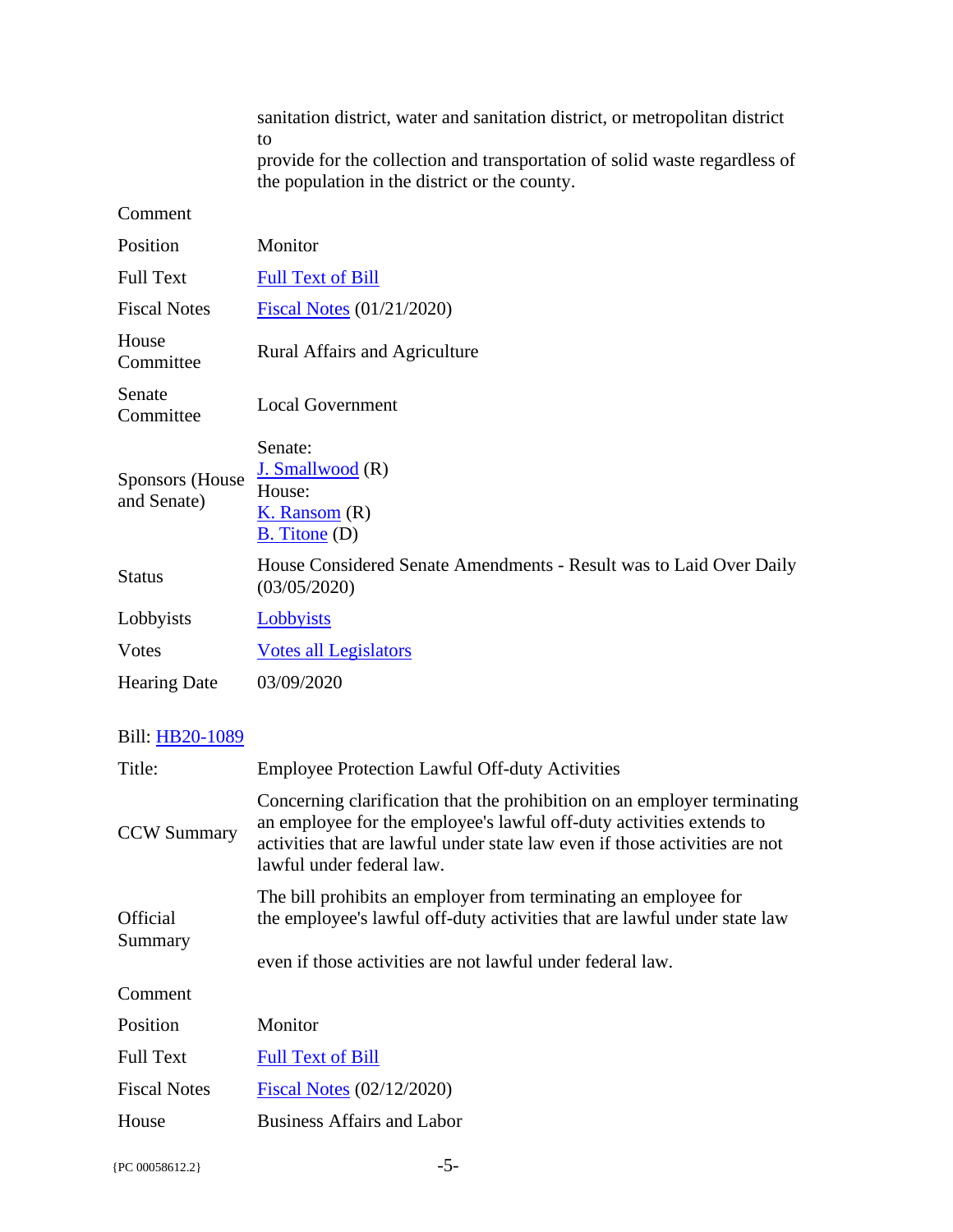Committee

Senate Committee

| Sponsors (House)<br>and Senate) | Senate:                                                                           |
|---------------------------------|-----------------------------------------------------------------------------------|
|                                 | House:<br>$J.$ Melton $(D)$                                                       |
| <b>Status</b>                   | House Committee on Business Affairs & Labor Postpone Indefinitely<br>(02/19/2020) |
| Lobbyists                       | Lobbyists                                                                         |
| Votes                           | <b>Votes all Legislators</b>                                                      |
| <b>Hearing Date</b>             |                                                                                   |

| Title:                                | <b>Local Governments Water Elements In Master Plans</b>                                                                                                                                                    |
|---------------------------------------|------------------------------------------------------------------------------------------------------------------------------------------------------------------------------------------------------------|
| <b>CCW Summary</b>                    | Concerning the authority of a local government's master plan to include<br>policies to implement state water plan goals as a condition of<br>development approvals.                                        |
| Official<br>Summary                   | The bill authorizes a local government master plan to include goals<br>specified in the state water plan and to include policies that condition<br>development approvals on implementation of those goals. |
| Comment                               |                                                                                                                                                                                                            |
| Position                              | Monitor                                                                                                                                                                                                    |
| <b>Full Text</b>                      | <b>Full Text of Bill</b>                                                                                                                                                                                   |
| <b>Fiscal Notes</b>                   | <b>Fiscal Notes (02/18/2020)</b>                                                                                                                                                                           |
| House<br>Committee                    | <b>Rural Affairs and Agriculture</b>                                                                                                                                                                       |
| Senate<br>Committee                   | <b>Agriculture and Natural Resources</b>                                                                                                                                                                   |
| <b>Sponsors</b> (House<br>and Senate) | Senate:<br>$J.$ Bridges (D)<br>House:<br>$J.$ Arndt $(D)$                                                                                                                                                  |
| <b>Status</b>                         | Senate Committee on Appropriations Refer Amended to Senate<br>Committee of the Whole (03/06/2020)                                                                                                          |
| Lobbyists                             | Lobbyists                                                                                                                                                                                                  |
| <b>Votes</b>                          | <b>Votes all Legislators</b>                                                                                                                                                                               |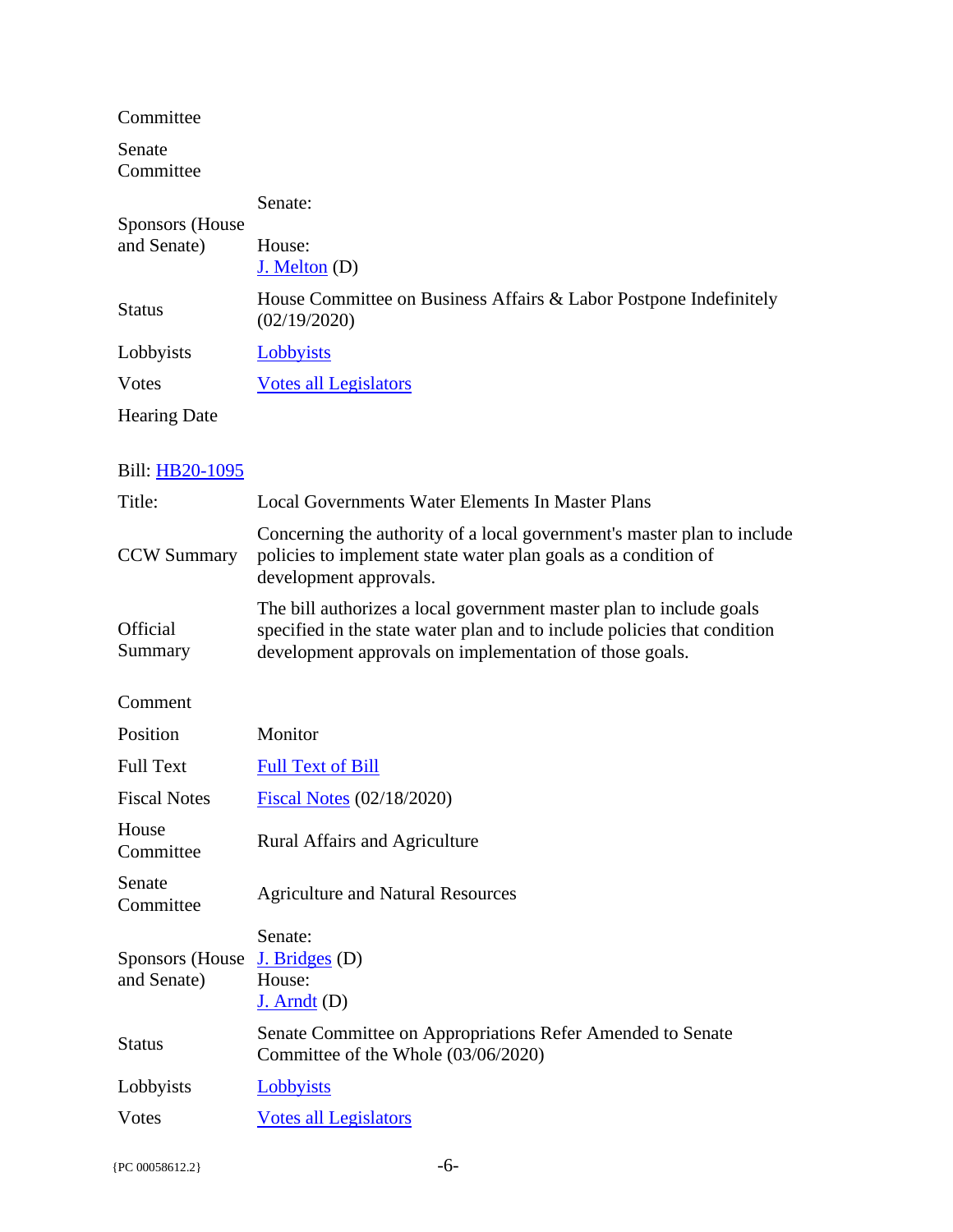# Hearing Date 03/10/2020

| Title:              | Connected Municipal Use No Change If Already Quantified                                                                                                                                                                                                                                                                                                                                                                                                                                                                                                                                                                                                                                                                                                                                                                                                                                                                                                                                                                                                                                                                                                                                                                                                                                                                                                                                                                                                                                                                                                                                         |
|---------------------|-------------------------------------------------------------------------------------------------------------------------------------------------------------------------------------------------------------------------------------------------------------------------------------------------------------------------------------------------------------------------------------------------------------------------------------------------------------------------------------------------------------------------------------------------------------------------------------------------------------------------------------------------------------------------------------------------------------------------------------------------------------------------------------------------------------------------------------------------------------------------------------------------------------------------------------------------------------------------------------------------------------------------------------------------------------------------------------------------------------------------------------------------------------------------------------------------------------------------------------------------------------------------------------------------------------------------------------------------------------------------------------------------------------------------------------------------------------------------------------------------------------------------------------------------------------------------------------------------|
| <b>CCW Summary</b>  | Concerning the ability to use water that has been adjudicated for<br>municipal use in an interconnected treated municipal water supply<br>system if the historical consumptive use of the water right has already<br>been quantified in a previous change of the water right.                                                                                                                                                                                                                                                                                                                                                                                                                                                                                                                                                                                                                                                                                                                                                                                                                                                                                                                                                                                                                                                                                                                                                                                                                                                                                                                   |
|                     | Current law limits the place of use of water subject to a changed                                                                                                                                                                                                                                                                                                                                                                                                                                                                                                                                                                                                                                                                                                                                                                                                                                                                                                                                                                                                                                                                                                                                                                                                                                                                                                                                                                                                                                                                                                                               |
| Official<br>Summary | water right that has been decreed for use in a treated domestic or<br>municipal water supply system to only that system. The bill authorizes<br>the<br>use of that water in an interconnected treated domestic or municipal<br>water<br>supply system if:<br>• The water is attributable to a water right for which the<br>historical consumptive use has previously been quantified,<br>diverted from a point of diversion that has already been<br>decreed for that water right, and delivered from the decreed<br>treated system to the interconnected treated system without<br>the water being returned to the natural stream; and<br>• The owner of the water right has given written notice to the<br>division engineer that identifies the proposed accounting<br>for the use of the water right and the division engineer has<br>approved the accounting.<br>The owner of the water right must give notice to all persons on the<br>substitute water supply plan notification list for the applicable water<br>division. The division engineer will review any comments received on<br>the<br>proposed accounting and make a determination whether the accounting<br>is adequate. This determination may be appealed to the water judge.<br>Other<br>than the place of use, all of the terms and conditions of the previous<br>change of water right decree continue to apply to the water right. A<br>claim<br>to any return flows from the use of the water right in the interconnected<br>treated domestic or municipal water supply system must be approved by<br>the water judge. |
| Comment             |                                                                                                                                                                                                                                                                                                                                                                                                                                                                                                                                                                                                                                                                                                                                                                                                                                                                                                                                                                                                                                                                                                                                                                                                                                                                                                                                                                                                                                                                                                                                                                                                 |
| Position            | Monitor                                                                                                                                                                                                                                                                                                                                                                                                                                                                                                                                                                                                                                                                                                                                                                                                                                                                                                                                                                                                                                                                                                                                                                                                                                                                                                                                                                                                                                                                                                                                                                                         |
| <b>Full Text</b>    | <b>Full Text of Bill</b>                                                                                                                                                                                                                                                                                                                                                                                                                                                                                                                                                                                                                                                                                                                                                                                                                                                                                                                                                                                                                                                                                                                                                                                                                                                                                                                                                                                                                                                                                                                                                                        |
| <b>Fiscal Notes</b> | Fiscal Notes $(02/11/2020)$                                                                                                                                                                                                                                                                                                                                                                                                                                                                                                                                                                                                                                                                                                                                                                                                                                                                                                                                                                                                                                                                                                                                                                                                                                                                                                                                                                                                                                                                                                                                                                     |
| House               | <b>Rural Affairs and Agriculture</b>                                                                                                                                                                                                                                                                                                                                                                                                                                                                                                                                                                                                                                                                                                                                                                                                                                                                                                                                                                                                                                                                                                                                                                                                                                                                                                                                                                                                                                                                                                                                                            |
| {PC 00058612.2}     | $-7-$                                                                                                                                                                                                                                                                                                                                                                                                                                                                                                                                                                                                                                                                                                                                                                                                                                                                                                                                                                                                                                                                                                                                                                                                                                                                                                                                                                                                                                                                                                                                                                                           |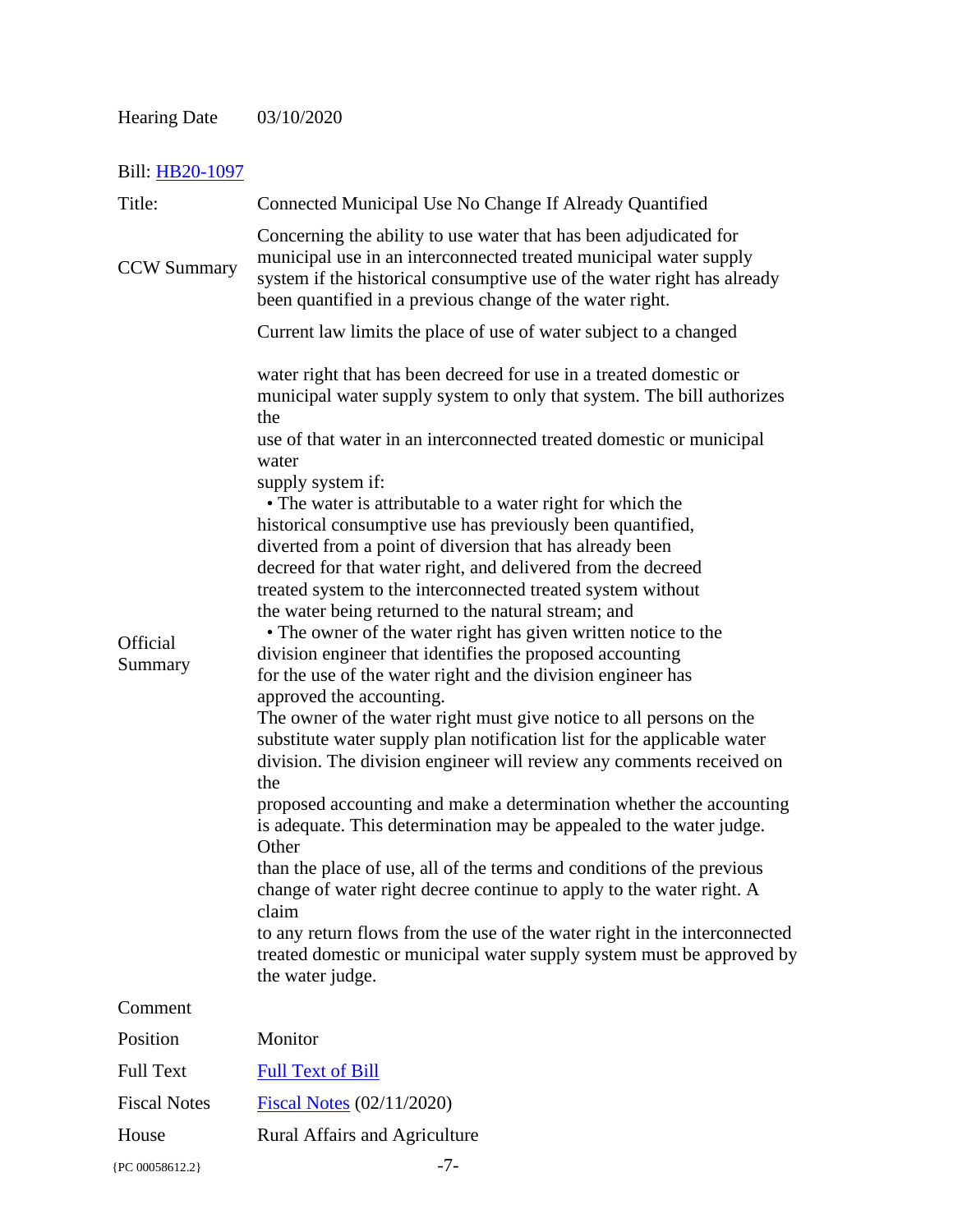Committee

Senate Committee

## Senate:

| Sponsors (House)<br>and Senate) | House:<br>$J.$ Arndt $(D)$<br>$M.$ Young $(D)$                                       |
|---------------------------------|--------------------------------------------------------------------------------------|
| <b>Status</b>                   | House Committee on Rural Affairs & Agriculture Postpone Indefinitely<br>(02/13/2020) |
| Lobbyists                       | Lobbyists                                                                            |
| Votes                           | <b>Votes all Legislators</b>                                                         |
| <b>Hearing Date</b>             |                                                                                      |

| Title:              | State Government Regulation Of Perfluoroalkyl And Polyfluoroalkyl<br><b>Substances</b>                                                                                                                                                                                                                                                                                                                                                                                                                                                                                                                                                                                                                                                                                                                                                                                               |
|---------------------|--------------------------------------------------------------------------------------------------------------------------------------------------------------------------------------------------------------------------------------------------------------------------------------------------------------------------------------------------------------------------------------------------------------------------------------------------------------------------------------------------------------------------------------------------------------------------------------------------------------------------------------------------------------------------------------------------------------------------------------------------------------------------------------------------------------------------------------------------------------------------------------|
| <b>CCW Summary</b>  | Concerning the authority of the state government to regulate<br>perfluoroalkyl and polyfluoroalkyl substances.                                                                                                                                                                                                                                                                                                                                                                                                                                                                                                                                                                                                                                                                                                                                                                       |
|                     | The bill addresses the authority of the state government to regulate<br>perfluoroalkyl and polyfluoroalkyl substances (PFAS).<br><b>Section 1</b> of the bill addresses when PFAS may be used for<br>firefighting foam system testing both in general and in certain aircraft<br>hangars.                                                                                                                                                                                                                                                                                                                                                                                                                                                                                                                                                                                            |
| Official<br>Summary | <b>Section 2</b> grants the department of public health and environment<br>the power to adopt and enforce standards and regulations that require<br>public drinking water systems to sample drinking water supply sources<br>and finished drinking water for PFAS.<br>Section 3 clarifies that the water quality control commission<br>may set standards related to PFAS in surface water and groundwater and<br>may require wastewater systems to collect PFAS data relevant to the<br>commission setting PFAS standards.<br><b>Section 4</b> requires the solid and hazardous waste commission to<br>promulgate rules for a certificate of registration for any facility or fire<br>department that possesses PFAS in firefighting agents or firefighting<br>equipment and for standards for the capture and disposal of PFAS in<br>firefighting agents or firefighting equipment. |
| Comment             |                                                                                                                                                                                                                                                                                                                                                                                                                                                                                                                                                                                                                                                                                                                                                                                                                                                                                      |
| Position            | Monitor                                                                                                                                                                                                                                                                                                                                                                                                                                                                                                                                                                                                                                                                                                                                                                                                                                                                              |
| <b>Full Text</b>    | <b>Full Text of Bill</b>                                                                                                                                                                                                                                                                                                                                                                                                                                                                                                                                                                                                                                                                                                                                                                                                                                                             |
|                     |                                                                                                                                                                                                                                                                                                                                                                                                                                                                                                                                                                                                                                                                                                                                                                                                                                                                                      |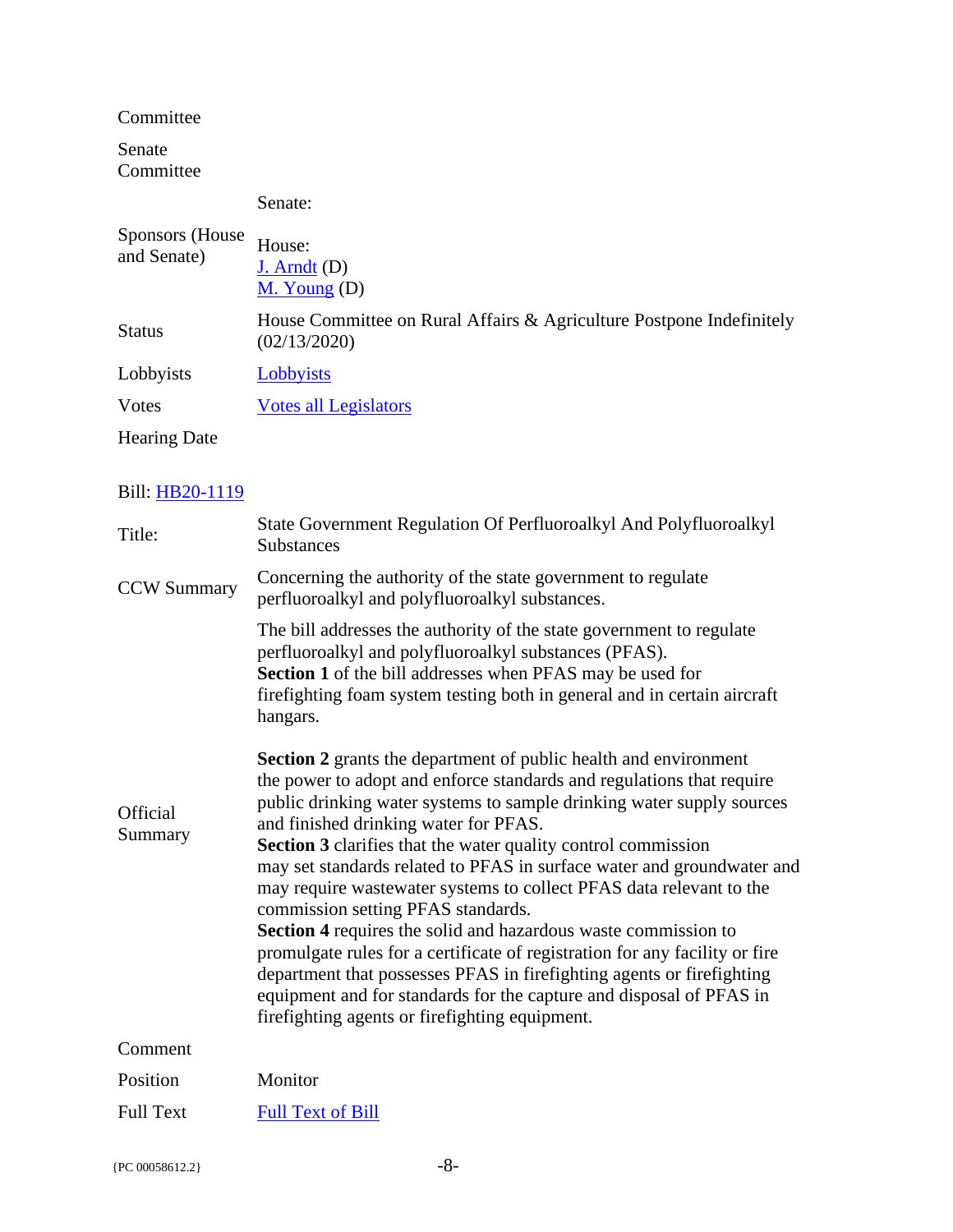| <b>Fiscal Notes</b>                            | Fiscal Notes (01/31/2020)                                                       |
|------------------------------------------------|---------------------------------------------------------------------------------|
| House<br>Committee                             | <b>Energy and Environment</b>                                                   |
| Senate<br>Committee                            |                                                                                 |
| Sponsors (House $D$ . Hisey (R)<br>and Senate) | Senate:<br>$P.$ Lee $(D)$<br>House:<br>$L.$ Landgraf $(R)$<br>$T.$ Exum Sr. (D) |
| <b>Status</b>                                  | Introduced In House - Assigned to Energy $\&$ Environment (01/15/2020)          |
| Lobbyists                                      | Lobbyists                                                                       |
| Votes                                          | <b>Votes all Legislators</b>                                                    |
| <b>Hearing Date</b>                            | 03/09/2020                                                                      |

| Title:             | <b>Public Real Property Index</b>                                                                                                                                                                                                |
|--------------------|----------------------------------------------------------------------------------------------------------------------------------------------------------------------------------------------------------------------------------|
| <b>CCW Summary</b> | Concerning supplementing the centralized inventory of state-owned real<br>property maintained by the office of the state architect to include all<br>publicly owned real property.                                               |
|                    | Not later than December 31, 2020, the bill requires each state<br>agency, state institution of higher education, and political subdivision of<br>the state to submit to the office of the state architect (office) a list of all |
|                    | usable real property owned by or under the control of the agency,                                                                                                                                                                |
|                    | institution, or political subdivision of the state. This list must include, if<br>applicable:                                                                                                                                    |
|                    | • The address where the real property is located;                                                                                                                                                                                |
|                    | • The size of the real property;                                                                                                                                                                                                 |
|                    | • How the real property is zoned;                                                                                                                                                                                                |
| Official           | • Contact information for the state agency, institution, or                                                                                                                                                                      |
| Summary            | political subdivision of the state that owns or controls the                                                                                                                                                                     |
|                    | real property;<br>• The plan, if one is available, for the use, development, or                                                                                                                                                  |
|                    | sale of the real property; and                                                                                                                                                                                                   |
|                    | • A description that includes the condition of the real                                                                                                                                                                          |
|                    | property and a measurement of total area of the real                                                                                                                                                                             |
|                    | property that is vacant, unused, or underdeveloped.                                                                                                                                                                              |
|                    | Not later than December 31 of each subsequent year, each state                                                                                                                                                                   |
|                    | agency, state institution, and political subdivision of the state must<br>submit                                                                                                                                                 |
|                    | to the office any updates to the information the agency, institution, or                                                                                                                                                         |
|                    |                                                                                                                                                                                                                                  |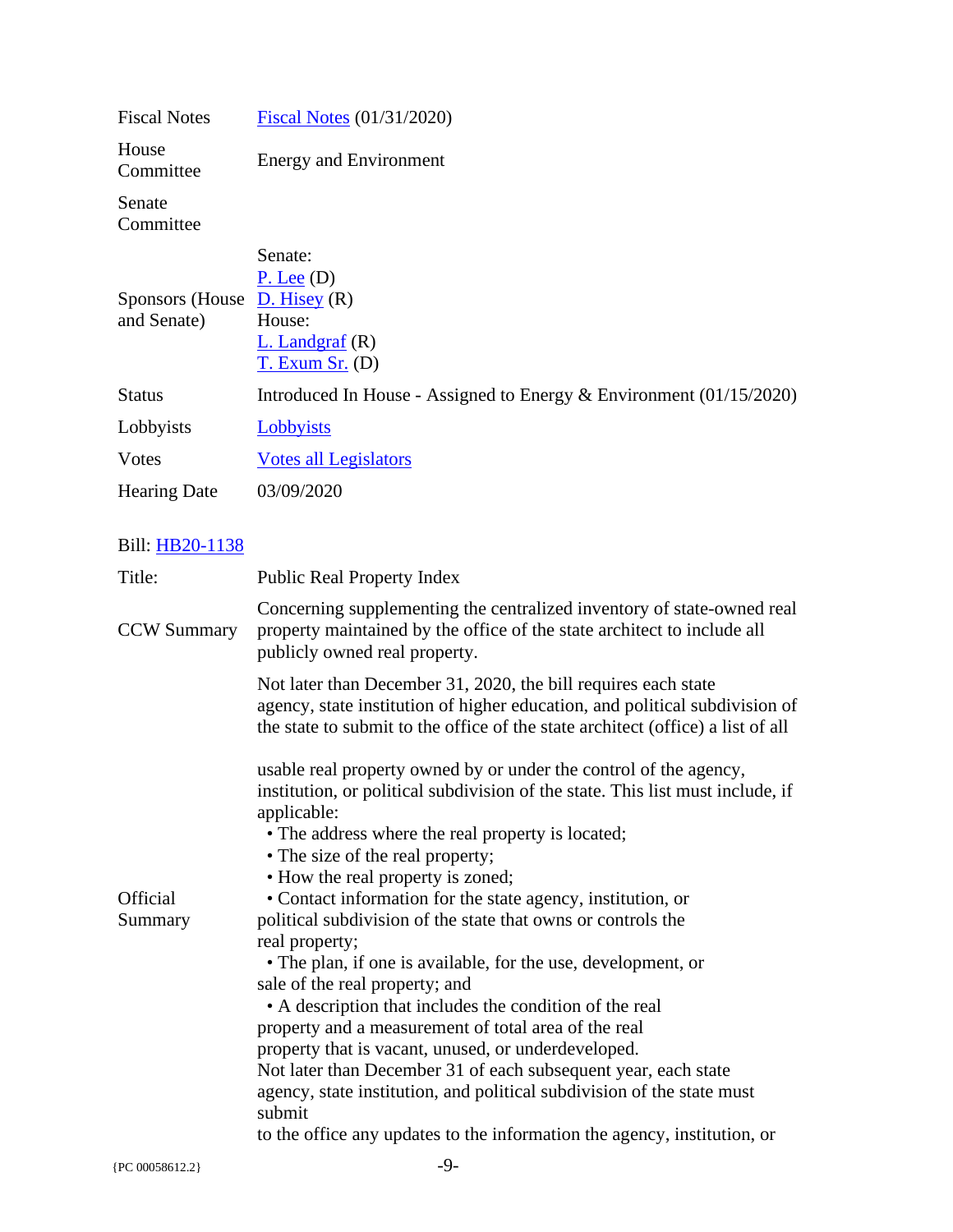|                                                             | political subdivision of the state originally submitted to the office about<br>the usable real property the agency, institution, or political subdivision<br>οf<br>the state owns or controls.<br>Beginning July 1, 2021, whenever any state agency, state<br>institution of higher education, or political subdivision of the state plans<br>to offer any usable real property for sale, or otherwise plans to solicit<br>any<br>offer to purchase real property, the agency, institution, or political<br>subdivision of the state shall notify the office.<br>Not later than July 1, 2021, the office must establish and maintain<br>a current database that includes the information listed above. This<br>database must be available free of charge to the public on the office's |
|-------------------------------------------------------------|----------------------------------------------------------------------------------------------------------------------------------------------------------------------------------------------------------------------------------------------------------------------------------------------------------------------------------------------------------------------------------------------------------------------------------------------------------------------------------------------------------------------------------------------------------------------------------------------------------------------------------------------------------------------------------------------------------------------------------------------------------------------------------------|
|                                                             | website.                                                                                                                                                                                                                                                                                                                                                                                                                                                                                                                                                                                                                                                                                                                                                                               |
| Comment                                                     |                                                                                                                                                                                                                                                                                                                                                                                                                                                                                                                                                                                                                                                                                                                                                                                        |
| Position                                                    | Monitor                                                                                                                                                                                                                                                                                                                                                                                                                                                                                                                                                                                                                                                                                                                                                                                |
| <b>Full Text</b>                                            | <b>Full Text of Bill</b>                                                                                                                                                                                                                                                                                                                                                                                                                                                                                                                                                                                                                                                                                                                                                               |
| <b>Fiscal Notes</b>                                         | Fiscal Notes (02/14/2020)                                                                                                                                                                                                                                                                                                                                                                                                                                                                                                                                                                                                                                                                                                                                                              |
| House<br>Committee                                          | <b>Transportation and Local Government</b>                                                                                                                                                                                                                                                                                                                                                                                                                                                                                                                                                                                                                                                                                                                                             |
| Senate<br>Committee                                         |                                                                                                                                                                                                                                                                                                                                                                                                                                                                                                                                                                                                                                                                                                                                                                                        |
| Sponsors (House $\overline{R}$ . Gardner (R)<br>and Senate) | Senate:<br>$J.$ Bridges (D)<br>House:<br>$J.$ Coleman $(D)$<br>$C.$ Larson $(R)$                                                                                                                                                                                                                                                                                                                                                                                                                                                                                                                                                                                                                                                                                                       |
| <b>Status</b>                                               | House Committee on Transportation & Local Government Refer<br>Amended to Appropriations (02/19/2020)                                                                                                                                                                                                                                                                                                                                                                                                                                                                                                                                                                                                                                                                                   |
| Lobbyists                                                   | Lobbyists                                                                                                                                                                                                                                                                                                                                                                                                                                                                                                                                                                                                                                                                                                                                                                              |
| <b>V</b> otes                                               | <b>Votes all Legislators</b>                                                                                                                                                                                                                                                                                                                                                                                                                                                                                                                                                                                                                                                                                                                                                           |
| <b>Hearing Date</b>                                         |                                                                                                                                                                                                                                                                                                                                                                                                                                                                                                                                                                                                                                                                                                                                                                                        |
| Bill: HB20-1143                                             |                                                                                                                                                                                                                                                                                                                                                                                                                                                                                                                                                                                                                                                                                                                                                                                        |
| Title:                                                      | <b>Environmental Justice And Projects Increase Environmental Fines</b>                                                                                                                                                                                                                                                                                                                                                                                                                                                                                                                                                                                                                                                                                                                 |
| <b>CCW Summary</b>                                          | Concerning additional public health protections regarding alleged<br>environmental violations, and, in connection therewith, raising the<br>maximum fines for air quality and water quality violations and<br>allocating the fines to environmental mitigation projects.                                                                                                                                                                                                                                                                                                                                                                                                                                                                                                               |
|                                                             |                                                                                                                                                                                                                                                                                                                                                                                                                                                                                                                                                                                                                                                                                                                                                                                        |

```
Official Current state law sets the maximum civil fine for most air quality
```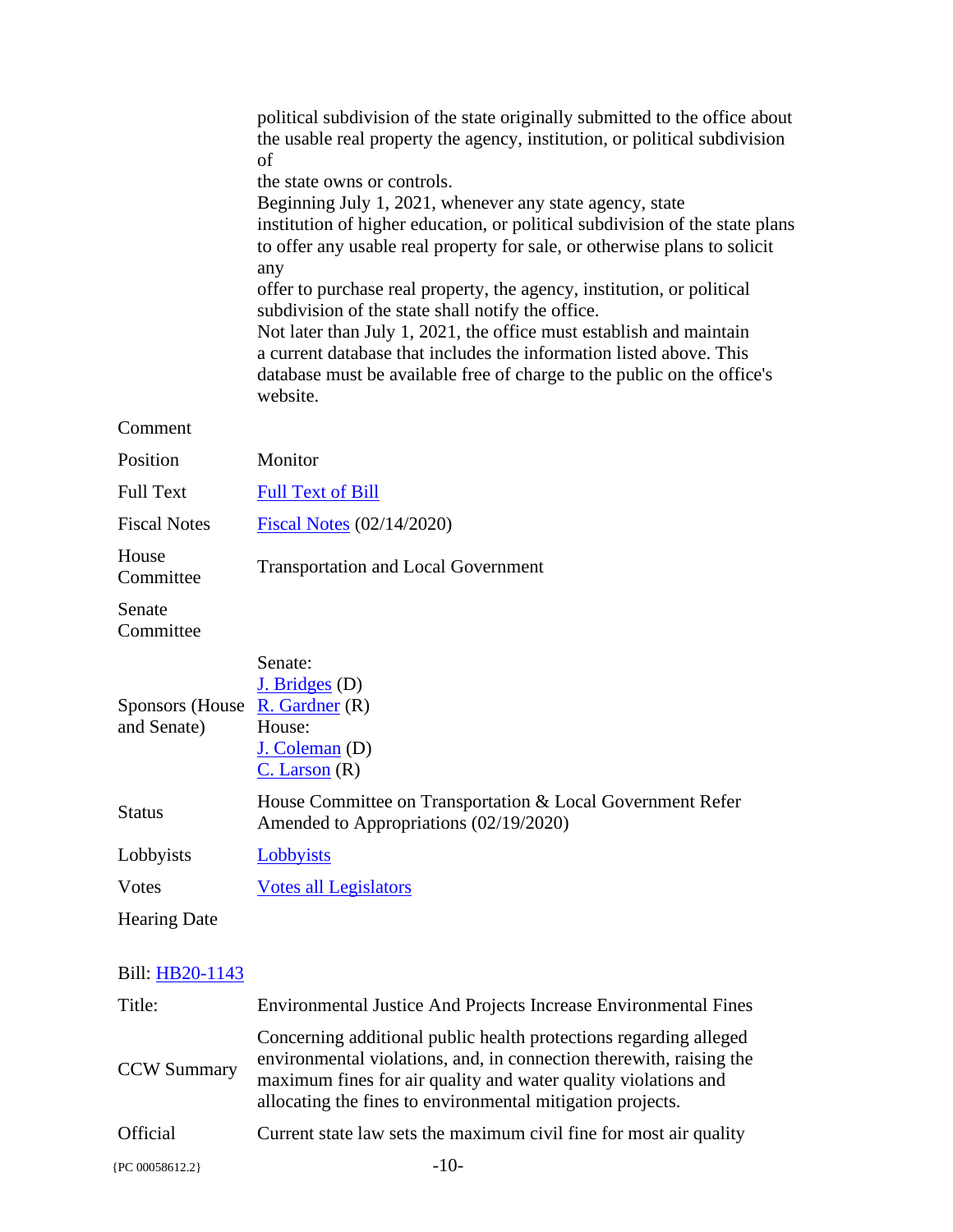| Summary          | violations at \$15,000 per day and most water quality violations at<br>\$10,000                                                                                                                                                                                                                                                                                                                                                      |
|------------------|--------------------------------------------------------------------------------------------------------------------------------------------------------------------------------------------------------------------------------------------------------------------------------------------------------------------------------------------------------------------------------------------------------------------------------------|
|                  | per day, but federal law allows the federal environmental protection<br>agency to assess a maximum daily fine per violation of \$47,357 for                                                                                                                                                                                                                                                                                          |
|                  | these<br>violations. Sections 2 and 4 of the bill raise the maximum fine to<br>\$47,357                                                                                                                                                                                                                                                                                                                                              |
|                  | per day and direct the air quality control commission and the water<br>quality control commission in the department of public health and<br>environment (department) to annually adjust the maximum fine based<br><sub>on</sub>                                                                                                                                                                                                      |
|                  | changes in the consumer price index.<br>Current law allocates all water quality fines to the water quality<br>improvement fund; section 4 authorizes the use of money in that fund to<br>pay for projects addressing impacts to environmental justice<br>communities.                                                                                                                                                                |
|                  | Section 4 also extends the repeal date for the water quality improvement<br>fund to September 1, 2025.                                                                                                                                                                                                                                                                                                                               |
|                  | Current law allocates all air quality fines to the general fund;<br>section 3 allocates them to the newly created community impact cash<br>fund. Section 3 also:                                                                                                                                                                                                                                                                     |
|                  | • Specifies that the department is to use money in the<br>community impact cash fund for environmental mitigation<br>projects (EMPs);                                                                                                                                                                                                                                                                                                |
|                  | • Defines an EMP as a project that avoids, minimizes, or<br>mitigates the adverse effects of a violation or alleged<br>violation of the air quality or water quality laws;<br>• Creates the environmental justice advisory board to<br>recommend EMPs in response to violations or alleged                                                                                                                                           |
|                  | violations that affect environmental justice communities;<br>and                                                                                                                                                                                                                                                                                                                                                                     |
|                  | • Creates an environmental justice ombudsperson position<br>within the department, who serves as chief staff to the<br>advisory board and advocates for environmental justice<br>communities.                                                                                                                                                                                                                                        |
|                  | Section 3 also requires the department to post proposed EMPs on<br>the department's website in a format that allows the public to submit<br>comments on the proposed EMP, not approve an EMP until at least 45<br>days after the EMP has been posted on its website, and include a<br>description of all approved EMPs in its departmental SMART Act<br>presentations.<br>Section 1 sunsets the advisory board on September 1, 2025. |
| Comment          |                                                                                                                                                                                                                                                                                                                                                                                                                                      |
| Position         | Monitor                                                                                                                                                                                                                                                                                                                                                                                                                              |
| <b>Full Text</b> | <b>Full Text of Bill</b>                                                                                                                                                                                                                                                                                                                                                                                                             |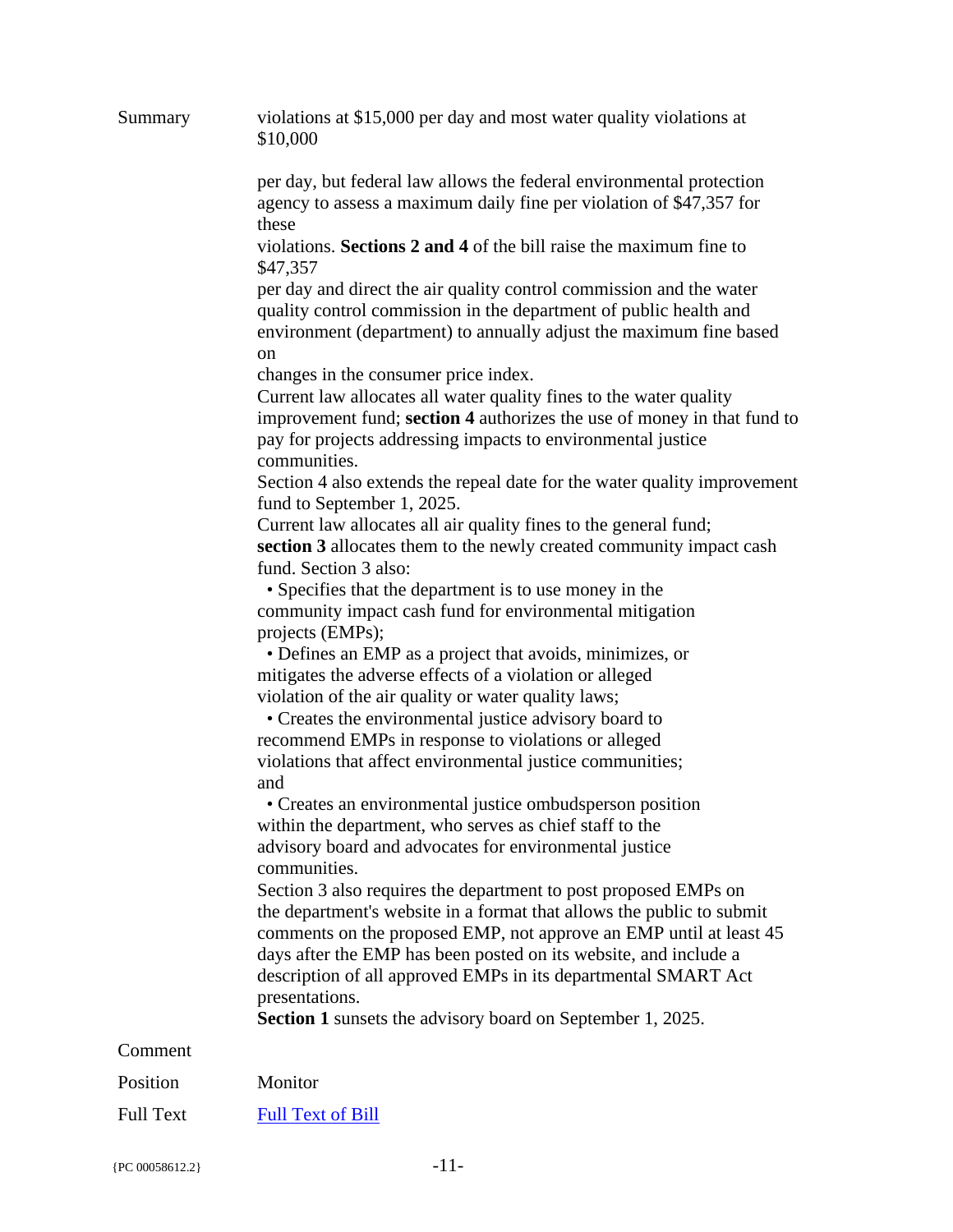| <b>Fiscal Notes</b>             | Fiscal Notes (02/26/2020)                                                               |
|---------------------------------|-----------------------------------------------------------------------------------------|
| House<br>Committee              | <b>Energy and Environment</b>                                                           |
| Senate<br>Committee             |                                                                                         |
| Sponsors (House)<br>and Senate) | Senate:<br>$F.$ Winter (D)<br>House:<br>$D.$ Jackson $(D)$<br>S. Gonzales-Gutierrez (D) |
| <b>Status</b>                   | House Committee on Finance Refer Amended to Appropriations<br>(02/27/2020)              |
| Lobbyists                       | Lobbyists                                                                               |
| Votes                           | <b>Votes all Legislators</b>                                                            |
| <b>Hearing Date</b>             |                                                                                         |

| Concerning the "Workers' Compensation Act of Colorado", and, in<br>connection therewith, making changes that affect the timely payment of<br>of federal disability or retirement benefits, the apportionment of<br>benefits, the selection of independent medical examiners, limits on<br><b>CCW Summary</b><br>temporary disability and permanent partial disability payments, the<br>withdrawal of admissions of liability, mileage expense reimbursement,<br>the authority of prehearing administrative law judges, petitions to<br>review, the reopening of permanent total disability awards, and appeals<br>to the court of appeals.<br>The bill:<br>• Clarifies when payments for benefits and penalties payable<br>to an injured worker are deemed paid (section 1);<br>• Adds guardian and conservator services to the list of<br>medical aid that an employer is required to furnish to an<br>employee who is incapacitated as a result of a work-related<br>injury or occupational disease (section 2);<br>Official<br>• Requires a claimant for mileage reimbursement for travel<br>Summary<br>related to obtaining compensable medical care to submit a<br>request to the employer or insurer within 120 days after the<br>expense is incurred and requires the employer or insurer to<br>pay or dispute mileage within 30 days of submittal and to<br>include in the brochure of claimants' rights an explanation<br>of rights to mileage reimbursement and the deadline for<br>filing a request (sections 2 and 7);<br>$-12-$<br>{PC 00058612.2} | Title: | <b>Workers' Compensation</b>                                                |
|-----------------------------------------------------------------------------------------------------------------------------------------------------------------------------------------------------------------------------------------------------------------------------------------------------------------------------------------------------------------------------------------------------------------------------------------------------------------------------------------------------------------------------------------------------------------------------------------------------------------------------------------------------------------------------------------------------------------------------------------------------------------------------------------------------------------------------------------------------------------------------------------------------------------------------------------------------------------------------------------------------------------------------------------------------------------------------------------------------------------------------------------------------------------------------------------------------------------------------------------------------------------------------------------------------------------------------------------------------------------------------------------------------------------------------------------------------------------------------------------------------------------------------------------------------------------|--------|-----------------------------------------------------------------------------|
|                                                                                                                                                                                                                                                                                                                                                                                                                                                                                                                                                                                                                                                                                                                                                                                                                                                                                                                                                                                                                                                                                                                                                                                                                                                                                                                                                                                                                                                                                                                                                                 |        | benefits, guardian and conservator services, offsets related to the receipt |
|                                                                                                                                                                                                                                                                                                                                                                                                                                                                                                                                                                                                                                                                                                                                                                                                                                                                                                                                                                                                                                                                                                                                                                                                                                                                                                                                                                                                                                                                                                                                                                 |        |                                                                             |
|                                                                                                                                                                                                                                                                                                                                                                                                                                                                                                                                                                                                                                                                                                                                                                                                                                                                                                                                                                                                                                                                                                                                                                                                                                                                                                                                                                                                                                                                                                                                                                 |        |                                                                             |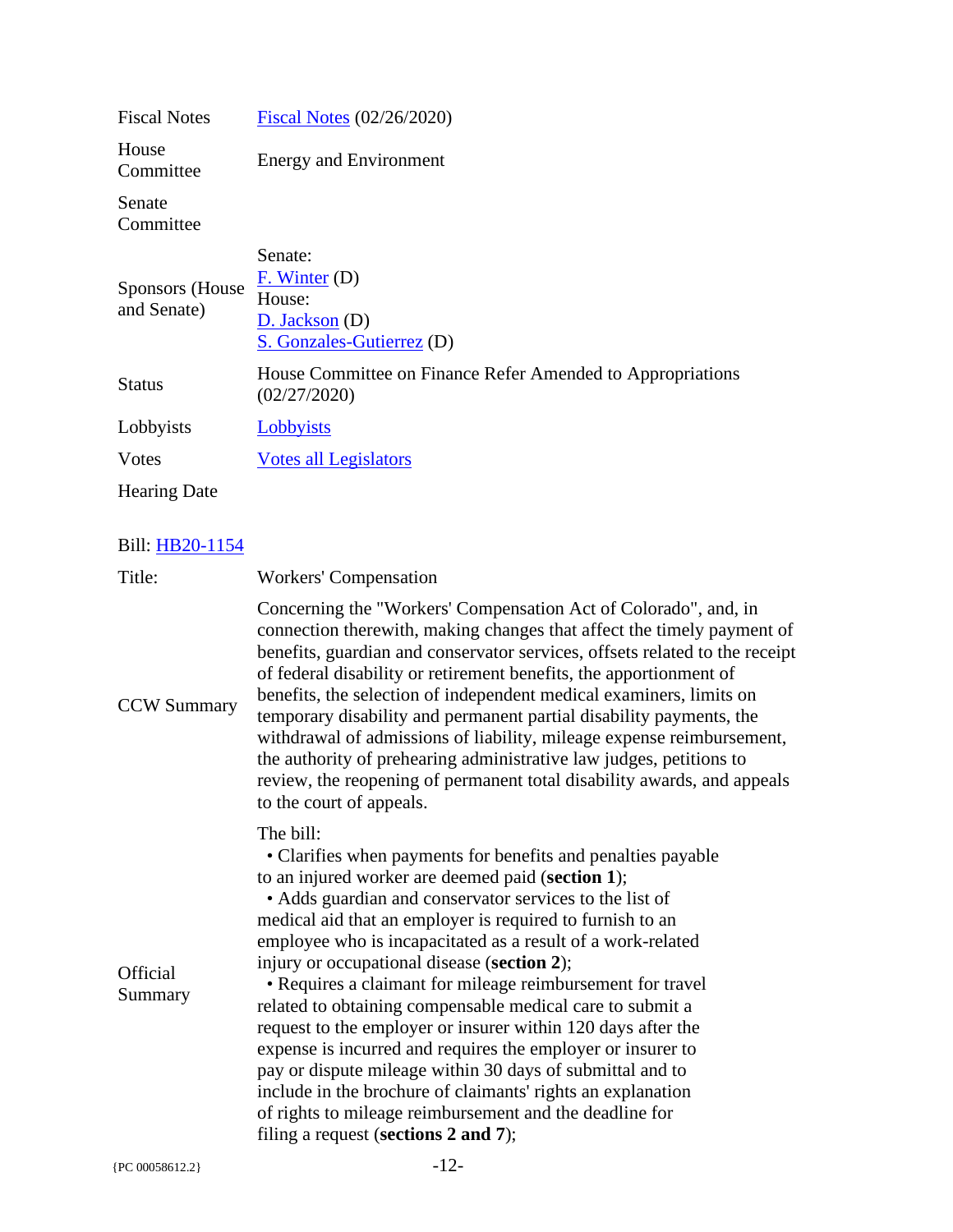• Clarifies that offsets to disability benefits granted by the federal Old-Age, Survivors, and Disability Insurance Amendments of 1965 only apply if the payments were not already being received by the employee at the time of the work-related injury (**section 3**);

 • Prohibits the reduction of an employee's temporary total disability, temporary partial disability, or medical benefits based on apportionment under any circumstances; limits apportionment of permanent impairment to specific situations; and declares that the employer or insurer bears the burden of proof, by a preponderance of evidence, at a hearing regarding apportionment of permanent impairment or permanent total disability benefits (**section 4**);

 • Adds the conditions that, in order for an employer or insurer to request the selection of an independent medical examiner when an authorized treating physician has not determined that the employee has reached maximum medical improvement (MMI), an examining physician must serve a written report to the authorized treating physician specifying that the examining physician has determined that the employee has reached MMI; the authorized treating physician must examine the employee at least 20 months after the date of the injury and determine that the employee has reached MMI; the authorized treating physician must be served with a written report indicating MMI; and the authorized treating physician has responded that the employee has not reached MMI or has failed to respond within 15 days after service of the report (**section 5**);

 • Changes the whole person impairment rating applicable to an injured worker from 25% to 19% for purposes of determining the maximum amount of combined temporary disability and permanent partial disability payments an injured worker may receive (**section 6**);

 • Prohibits an employer or insurer from withdrawing an admission of liability 2 years after the date the admission of liability on the issue of compensability was filed, except in cases of fraud (**section 7**);

 • Prohibits the director of the division of workers' compensation or an administrative law judge from determining issues of compensability or liability unless specific benefits or penalties are awarded or denied at the same time (**section 8**);

 • Clarifies the scope of authority of prehearing administrative law judges (**section 9**);

 • Increases the threshold amount that an injured worker must earn in order for permanent total disability payments to cease and allows for annual adjustment of the threshold amount starting in 2021 (**section 11**); and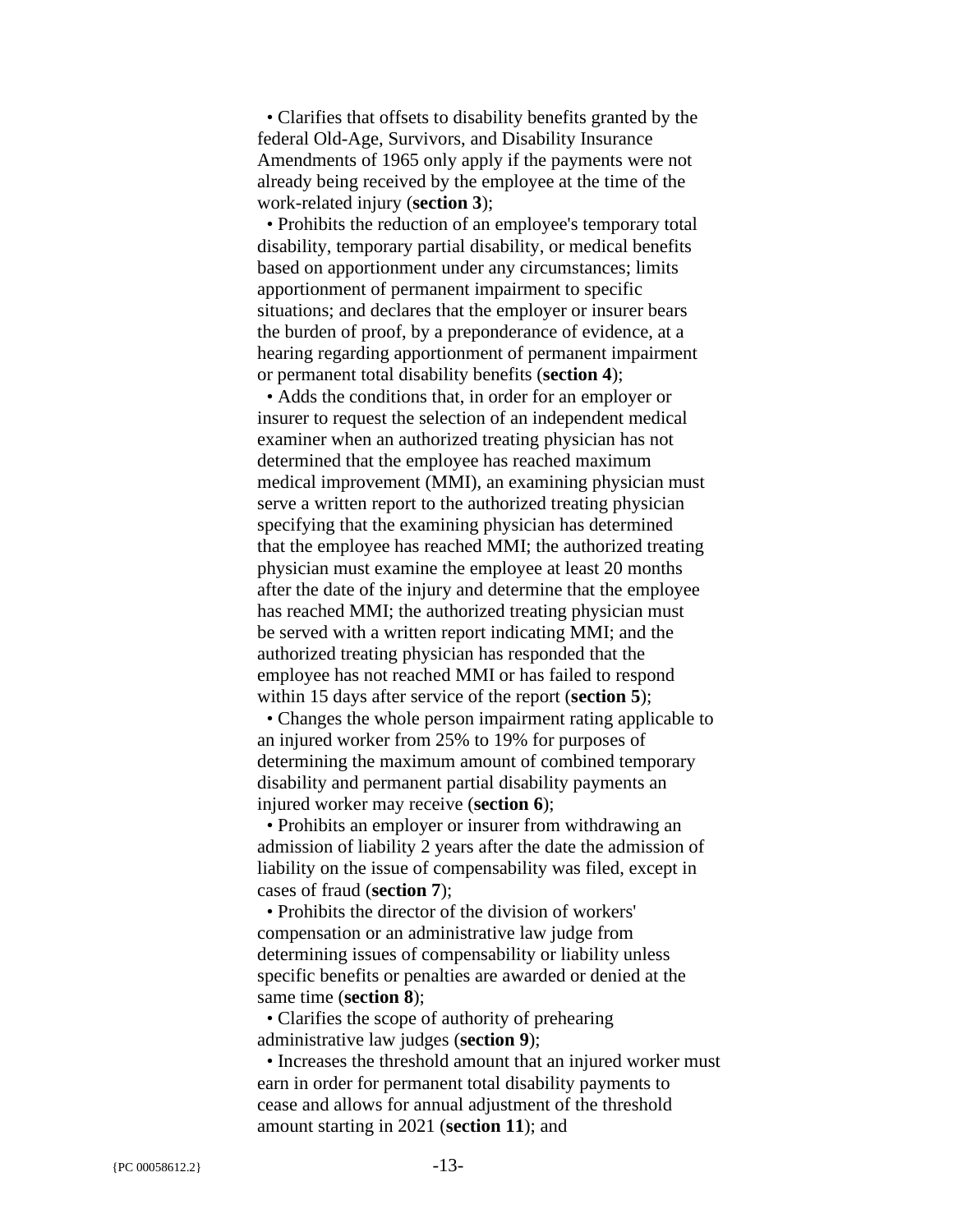#### • Clarifies the orders that are subject to review or appeal (**sections 10 and 12**).

Comment

| Position                                      | Monitor                                                                                         |
|-----------------------------------------------|-------------------------------------------------------------------------------------------------|
| <b>Full Text</b>                              | <b>Full Text of Bill</b>                                                                        |
| <b>Fiscal Notes</b>                           | Fiscal Notes $(02/11/2020)$                                                                     |
| House<br>Committee                            | <b>Business Affairs and Labor</b>                                                               |
| Senate<br>Committee                           |                                                                                                 |
| Sponsors (House J. Bridges (D)<br>and Senate) | Senate:<br>$V.$ Marble $(R)$<br>House:<br>$T.$ Kraft-Tharp (D)<br>K. Van Winkle $(R)$           |
| <b>Status</b>                                 | House Committee on Business Affairs & Labor Refer Unamended to<br>Appropriations $(02/12/2020)$ |
| Lobbyists                                     | Lobbyists                                                                                       |
| <b>V</b> otes                                 | <b>Votes all Legislators</b>                                                                    |
| <b>Hearing Date</b>                           |                                                                                                 |

| Title:                     | Loaned Water For Instream Flows To Improve Environment                                                                                                                                                                             |
|----------------------------|------------------------------------------------------------------------------------------------------------------------------------------------------------------------------------------------------------------------------------|
| <b>CCW Summary</b>         | Concerning the Colorado water conservation board's authority to use<br>water that a water right owner voluntarily loans to the board for<br>instream flow purposes.                                                                |
|                            | Under current law, the Colorado water conservation board (board),<br>subject to procedural requirements established to prevent injury to water<br>rights and decreed conditional water rights, may use loaned water for            |
| <b>Official</b><br>Summary | instream flows if the loaned water is used for preserving the natural<br>environment of a stream reach that is subject to a decreed instream flow<br>water right held by the board. The bill expands the number of years<br>within |
|                            | a 10-year period that a renewable loan may be exercised from 3 years to<br>5 years, but for no more than 3 consecutive years, and allows a loan to<br>be                                                                           |
|                            | renewed for up to 2 additional 10-year periods. The bill limits the<br>duration that an expedited loan may be exercised for up to one year, and<br>prohibits an applicant from seeking additional expedited loans regarding        |
| {PC 00058612.2}            | $-14-$                                                                                                                                                                                                                             |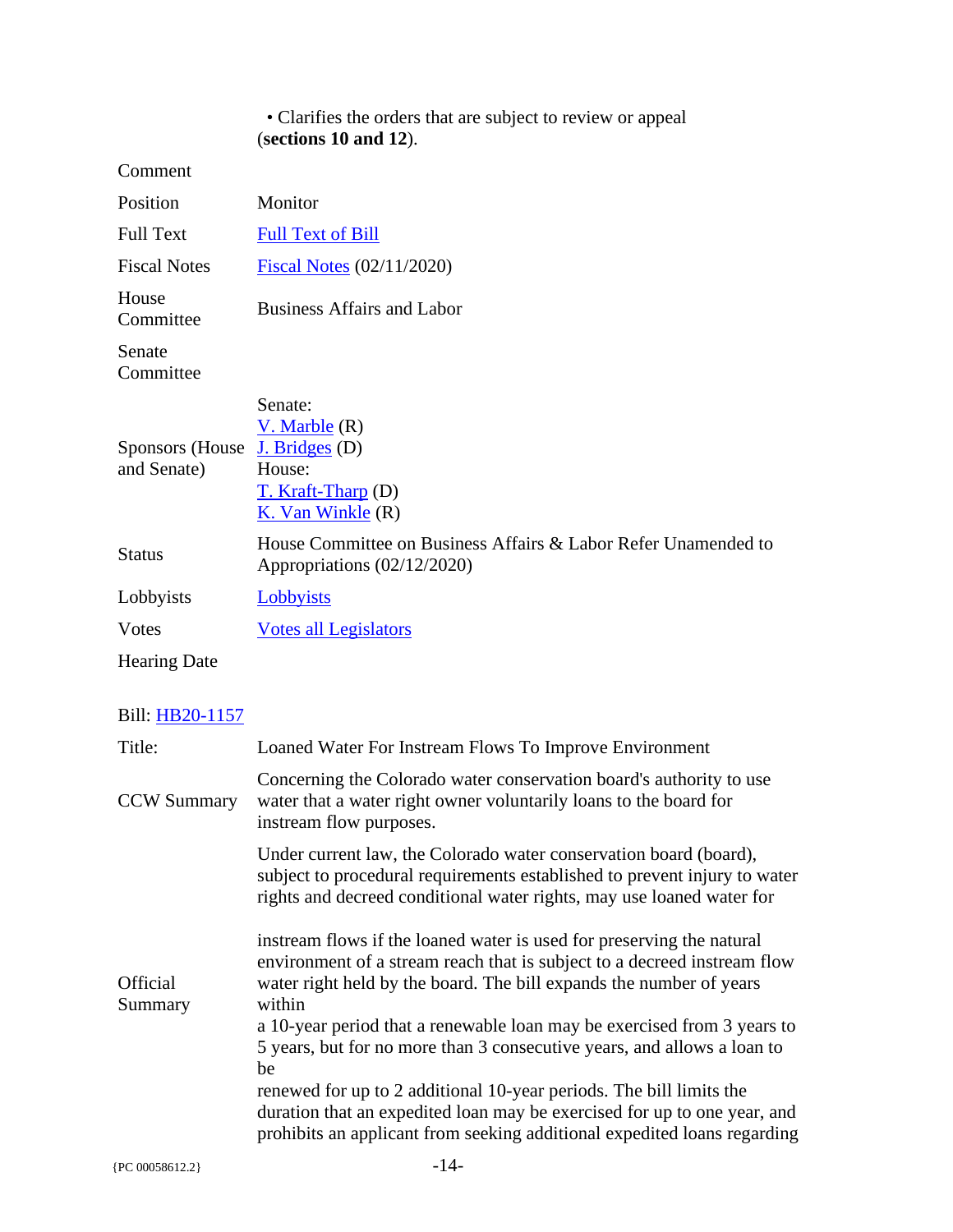|                                       | a water right following an approved expedited loan of that water right.<br>The bill also expands the board's ability to use loaned water for<br>instream flows to improve the natural environment to a reasonable<br>degree<br>pursuant to a decreed instream flow water right held by the board.<br>In considering whether to accept a proposed loan, the board must<br>evaluate the proposed loan based on biological and scientific evidence<br>presented, including a biological analysis performed by the division of |
|---------------------------------------|----------------------------------------------------------------------------------------------------------------------------------------------------------------------------------------------------------------------------------------------------------------------------------------------------------------------------------------------------------------------------------------------------------------------------------------------------------------------------------------------------------------------------|
|                                       | parks and wildlife.<br>The state engineer will review a proposed loan and must consider<br>any comments filed by parties notified of the application in determining<br>whether the loaned water will not cause injury to other vested or<br>conditionally decreed water rights. The filing fee is increased from \$100                                                                                                                                                                                                     |
|                                       | to \$300.<br>The board is required to promulgate rules regarding the necessary<br>steps for reviewing and accepting a loan for instream flow use to<br>improve<br>the natural environment to a reasonable degree.                                                                                                                                                                                                                                                                                                          |
|                                       | The state engineer's decision to approve or deny a proposed loan<br>may be appealed to a water judge, who is required to hear and determine<br>the matter on an expedited basis using the procedures and standards<br>established for matters rereferred to the water judge by a water referee.                                                                                                                                                                                                                            |
| Comment                               |                                                                                                                                                                                                                                                                                                                                                                                                                                                                                                                            |
| Position                              | Monitor                                                                                                                                                                                                                                                                                                                                                                                                                                                                                                                    |
| <b>Full Text</b>                      | <b>Full Text of Bill</b>                                                                                                                                                                                                                                                                                                                                                                                                                                                                                                   |
| <b>Fiscal Notes</b>                   | <b>Fiscal Notes</b> (02/07/2020)                                                                                                                                                                                                                                                                                                                                                                                                                                                                                           |
| House<br>Committee                    | <b>Rural Affairs and Agriculture</b>                                                                                                                                                                                                                                                                                                                                                                                                                                                                                       |
| Senate<br>Committee                   | <b>Agriculture and Natural Resources</b>                                                                                                                                                                                                                                                                                                                                                                                                                                                                                   |
| <b>Sponsors</b> (House<br>and Senate) | Senate:<br>$K.$ Donovan $(D)$<br>House:<br>$D.$ Roberts $(D)$<br>$P.$ Will $(R)$                                                                                                                                                                                                                                                                                                                                                                                                                                           |
| <b>Status</b>                         | Senate Third Reading Passed - No Amendments (03/04/2020)                                                                                                                                                                                                                                                                                                                                                                                                                                                                   |
| Lobbyists                             | Lobbyists                                                                                                                                                                                                                                                                                                                                                                                                                                                                                                                  |
| <b>Votes</b>                          | <b>Votes all Legislators</b>                                                                                                                                                                                                                                                                                                                                                                                                                                                                                               |
| <b>Hearing Date</b>                   |                                                                                                                                                                                                                                                                                                                                                                                                                                                                                                                            |
|                                       |                                                                                                                                                                                                                                                                                                                                                                                                                                                                                                                            |

Title: State Engineer Confirm Existing Use Instream Flow

{PC 00058612.2} -15-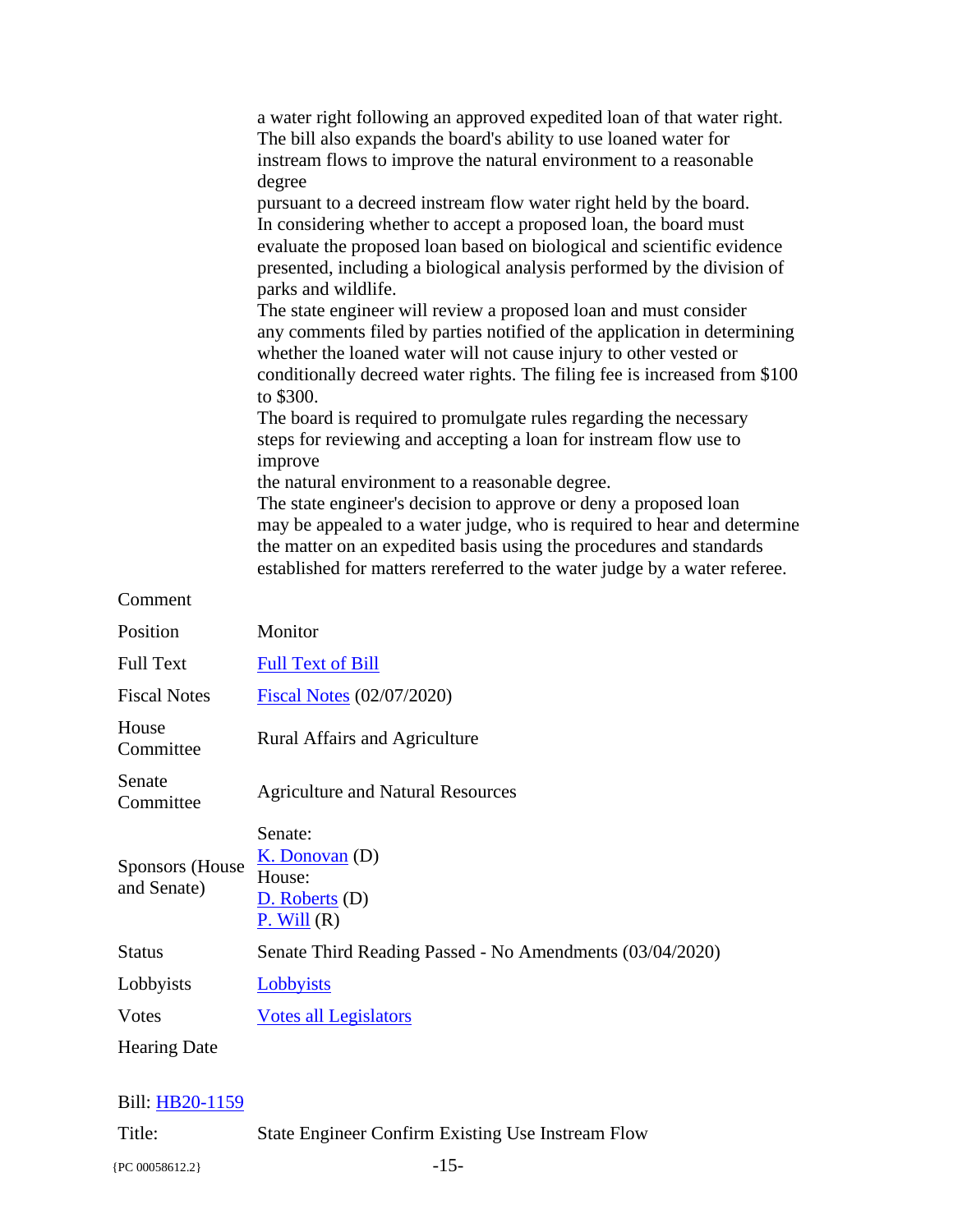| <b>CCW Summary</b>             | Concerning the authority of the state engineer to confirm the extent of<br>uses of water in existence on the date of an instream flow appropriation.                                                                                                                                                                                                                                                                                                                          |
|--------------------------------|-------------------------------------------------------------------------------------------------------------------------------------------------------------------------------------------------------------------------------------------------------------------------------------------------------------------------------------------------------------------------------------------------------------------------------------------------------------------------------|
| Official<br>Summary            | Current law specifies that the Colorado water conservation board's<br>appropriation of water for instream flow purposes is subject to existing<br>uses and exchanges of water. The bill directs the state engineer, in<br>administering current law, to confirm a claim of an existing use or<br>exchange if the use or exchange has not previously been confirmed by<br>court order or decree. The person making the claim may also seek<br>confirmation by the water judge. |
| Comment                        |                                                                                                                                                                                                                                                                                                                                                                                                                                                                               |
| Position                       | Monitor                                                                                                                                                                                                                                                                                                                                                                                                                                                                       |
| <b>Full Text</b>               | <b>Full Text of Bill</b>                                                                                                                                                                                                                                                                                                                                                                                                                                                      |
| <b>Fiscal Notes</b>            | Fiscal Notes (02/07/2020)                                                                                                                                                                                                                                                                                                                                                                                                                                                     |
| House<br>Committee             | <b>Rural Affairs and Agriculture</b>                                                                                                                                                                                                                                                                                                                                                                                                                                          |
| Senate<br>Committee            | <b>Agriculture and Natural Resources</b>                                                                                                                                                                                                                                                                                                                                                                                                                                      |
| Sponsors (House<br>and Senate) | Senate:<br>$K.$ Donovan $(D)$<br>D. Coram(R)<br>House:<br>$D.$ Roberts $(D)$<br>$M.$ Catlin $(R)$                                                                                                                                                                                                                                                                                                                                                                             |
| <b>Status</b>                  | Senate Third Reading Passed - No Amendments (03/04/2020)                                                                                                                                                                                                                                                                                                                                                                                                                      |
| Lobbyists                      | Lobbyists                                                                                                                                                                                                                                                                                                                                                                                                                                                                     |
| <b>V</b> otes                  | <b>Votes all Legislators</b>                                                                                                                                                                                                                                                                                                                                                                                                                                                  |
| <b>Hearing Date</b>            |                                                                                                                                                                                                                                                                                                                                                                                                                                                                               |

| Title:                     | <b>Housing Authority Exemptions From Water Fees</b>                                                                                          |
|----------------------------|----------------------------------------------------------------------------------------------------------------------------------------------|
| <b>CCW Summary</b>         | Concerning the exemption of a housing authority from certain fees<br>imposed by a water conservancy district.                                |
| <b>Official</b><br>Summary | The bill specifies that housing authorities are exempt from tap fees<br>and development impact fees imposed by a water conservancy district. |
| Comment                    |                                                                                                                                              |
| Position                   | Monitor                                                                                                                                      |
| <b>Full Text</b>           | <b>Full Text of Bill</b>                                                                                                                     |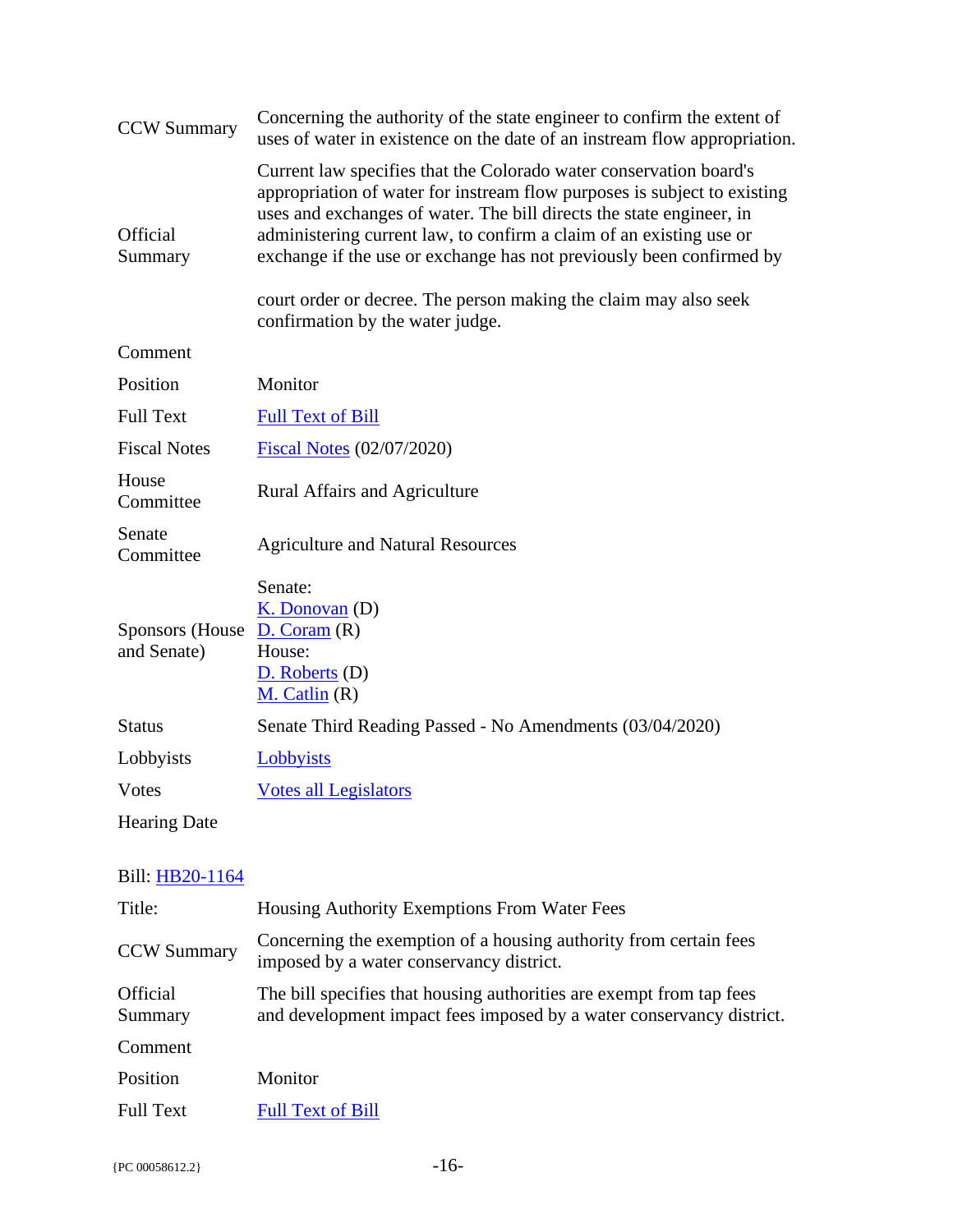| <b>Fiscal Notes</b>             | <b>Fiscal Notes (02/05/2020)</b>                                            |
|---------------------------------|-----------------------------------------------------------------------------|
| House<br>Committee              | <b>Transportation and Local Government</b>                                  |
| Senate<br>Committee             |                                                                             |
| Sponsors (House)<br>and Senate) | Senate:<br>$R.$ Zenzinger (D)<br>House:<br>J. Rich $(R)$<br>$K.$ Becker (D) |
| <b>Status</b>                   | House Second Reading Laid Over Daily - No Amendments<br>(02/18/2020)        |
| Lobbyists                       | Lobbyists                                                                   |
| Votes                           | <b>Votes all Legislators</b>                                                |
| <b>Hearing Date</b>             | 03/20/2020                                                                  |

| Title:              | No Abandonment Of Water Rights For Efficiencies                                                                                                                                                                                                                                                                                                                                                                                                                                                                                                                                                         |
|---------------------|---------------------------------------------------------------------------------------------------------------------------------------------------------------------------------------------------------------------------------------------------------------------------------------------------------------------------------------------------------------------------------------------------------------------------------------------------------------------------------------------------------------------------------------------------------------------------------------------------------|
| <b>CCW Summary</b>  | Concerning protecting the water rights of persons who implement<br>efficiencies that reduce their water usage.                                                                                                                                                                                                                                                                                                                                                                                                                                                                                          |
|                     | Current law provides that a period of nonuse of a portion of a<br>water right is tolled, and no intent to discontinue permanent use is found<br>for purposes of determining an abandonment of a water right, for the<br>duration that the nonuse of the water right by its owner is a result of any<br>of certain conditions. The bill adds a condition that applies when the<br>nonuse of a portion of a water right is a result of the implementation of                                                                                                                                              |
| Official<br>Summary | efficiency improvement projects or methods that result in a reduction of<br>the amount of water diverted for the decreed beneficial use. In such<br>case:<br>• For the period of nonuse to be tolled, the owner of the<br>water right must submit written notice of the efficiency<br>improvement project or method to the division engineer, on<br>a form prescribed by the division engineer, within one year<br>of the date that the efficiency improvement project or<br>method is first implemented; and<br>• The nonuse of the portion of the water right is tolled for a<br>maximum of 20 years. |
| Comment             |                                                                                                                                                                                                                                                                                                                                                                                                                                                                                                                                                                                                         |
| Position            | Monitor                                                                                                                                                                                                                                                                                                                                                                                                                                                                                                                                                                                                 |
| <b>Full Text</b>    | <b>Full Text of Bill</b>                                                                                                                                                                                                                                                                                                                                                                                                                                                                                                                                                                                |
| {PC 00058612.2}     | $-17-$                                                                                                                                                                                                                                                                                                                                                                                                                                                                                                                                                                                                  |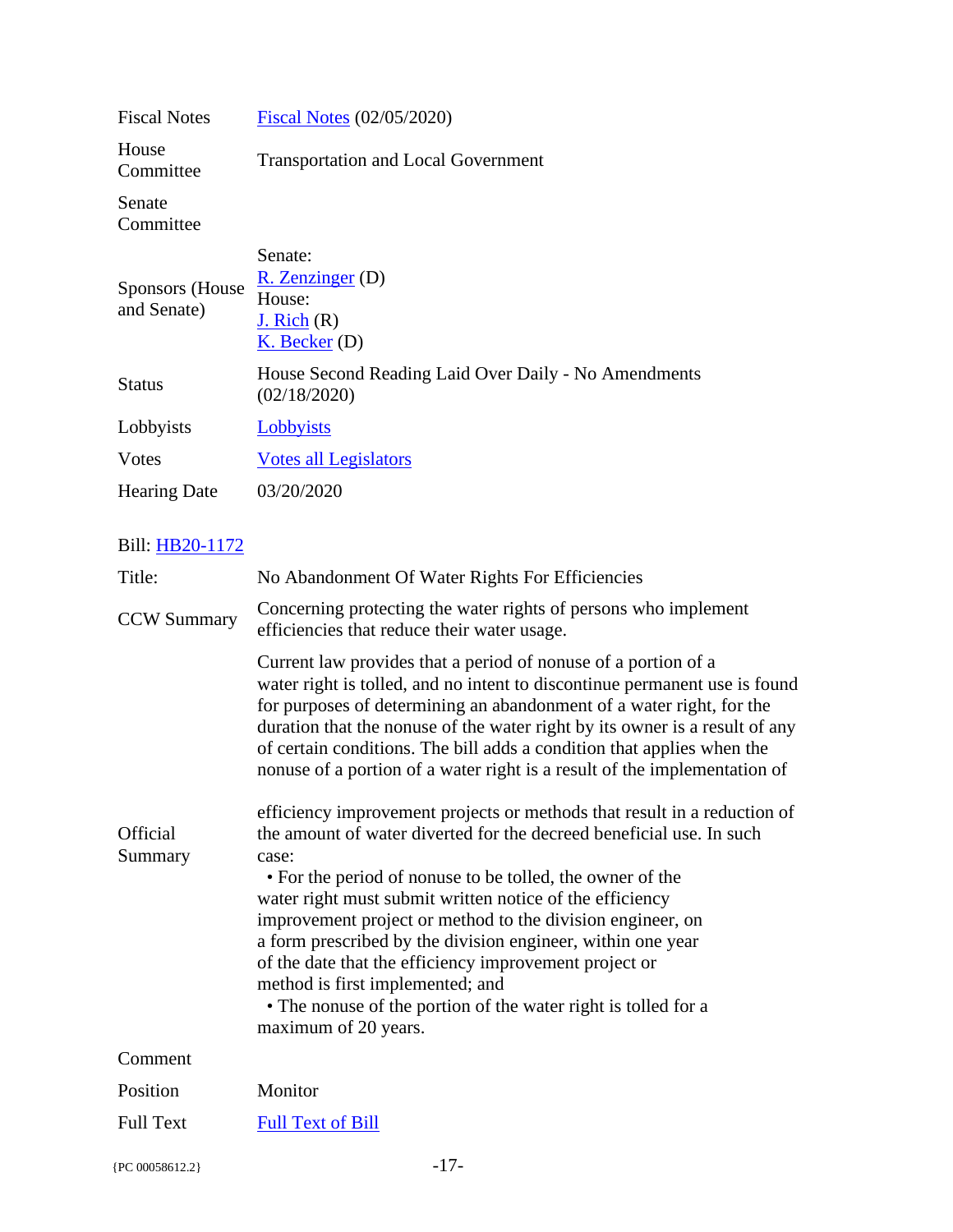| <b>Fiscal Notes</b> | <b>Fiscal Notes (02/28/2020)</b>                                                     |
|---------------------|--------------------------------------------------------------------------------------|
| House<br>Committee  | <b>Rural Affairs and Agriculture</b>                                                 |
| Senate<br>Committee |                                                                                      |
| Sponsors (House)    | Senate:                                                                              |
|                     |                                                                                      |
| and Senate)         | House:                                                                               |
|                     | $J.$ Arndt $(D)$                                                                     |
| <b>Status</b>       | House Committee on Rural Affairs & Agriculture Postpone Indefinitely<br>(03/02/2020) |
| Lobbyists           | Lobbyists                                                                            |
| Votes               | <b>Votes all Legislators</b>                                                         |
| <b>Hearing Date</b> |                                                                                      |

| Title:              | 811 Locate Exemption For County Road Maintenance                                                                                                                                                                                                                                                                                                                                                                                                                                                                                                                                                                                                                                                                                                                                                                                                                                                                                                                                                                                                                                                                                                                                                                                                                                                                                                                                                                  |
|---------------------|-------------------------------------------------------------------------------------------------------------------------------------------------------------------------------------------------------------------------------------------------------------------------------------------------------------------------------------------------------------------------------------------------------------------------------------------------------------------------------------------------------------------------------------------------------------------------------------------------------------------------------------------------------------------------------------------------------------------------------------------------------------------------------------------------------------------------------------------------------------------------------------------------------------------------------------------------------------------------------------------------------------------------------------------------------------------------------------------------------------------------------------------------------------------------------------------------------------------------------------------------------------------------------------------------------------------------------------------------------------------------------------------------------------------|
| <b>CCW Summary</b>  | Concerning excavation notification requirements for underground<br>facility location in connection with county road maintenance, and, in<br>connection therewith, specifying that excavation does not include<br>routine or emergency maintenance of right-of-way on county-owned<br>gravel or dirt roads that does not lower the existing grade or elevation of<br>the road, shoulder, and ditches and that does not disturb more than six<br>inches in depth during maintenance operations.                                                                                                                                                                                                                                                                                                                                                                                                                                                                                                                                                                                                                                                                                                                                                                                                                                                                                                                     |
| Official<br>Summary | Current law requires an individual or entity to notify the statewide<br>notification association of all owners and operators of underground<br>facilities of its intent to engage in excavation so that any underground<br>facilities, such as water and sewer pipes, gas lines, and electric or cable<br>lines, that the excavation might affect can be located and marked before<br>excavation begins. Underground facilities are often located beneath<br>county gravel and dirt roads, normally at a depth of at least 18 inches<br>below the road surface. Counties maintain the profile and surface<br>condition of such county roads and county road rights-of-way by<br>engaging in routine and emergency maintenance activities that do not<br>disturb more than 6 inches in depth. These maintenance activities<br>currently trigger the excavation notification requirement, and the related<br>requirement that the location of underground facilities be marked, even<br>though they occur above the levels where underground facilities are<br>located. To prevent such activities from triggering the excavation<br>notification requirement, the bill specifies that excavation does not<br>include routine or emergency maintenance of right-of-way on<br>county-owned gravel or dirt roads performed by county employees that:<br>• Does not lower the existing grade or elevation of the road, |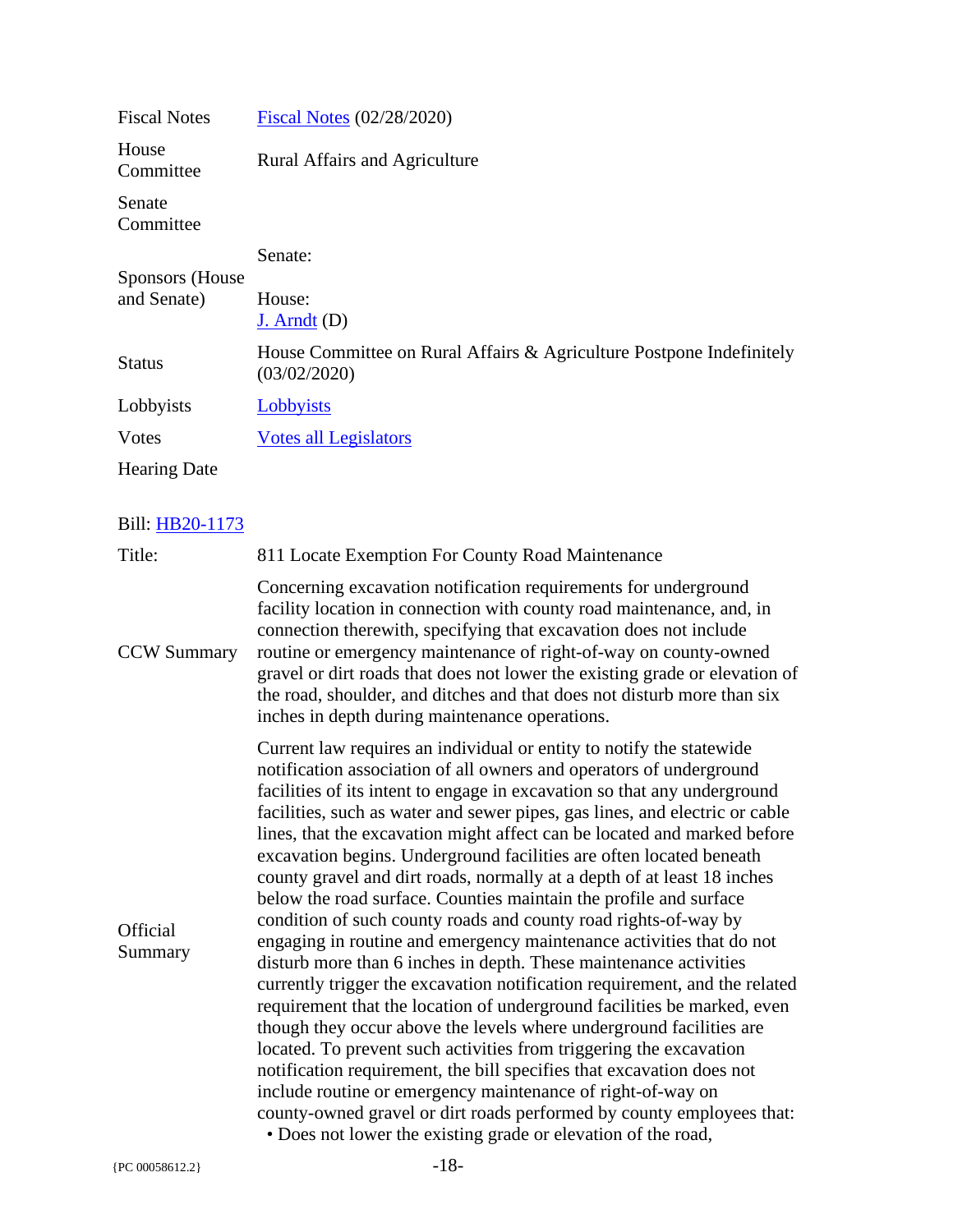|                                | shoulder, and ditches; and<br>• Does not disturb more than 6 inches in depth during<br>maintenance operations. |
|--------------------------------|----------------------------------------------------------------------------------------------------------------|
| Comment                        |                                                                                                                |
| Position                       | Monitor                                                                                                        |
| <b>Full Text</b>               | <b>Full Text of Bill</b>                                                                                       |
| <b>Fiscal Notes</b>            | Fiscal Notes $(02/10/2020)$                                                                                    |
| House<br>Committee             | <b>Transportation and Local Government</b>                                                                     |
| Senate<br>Committee            | <b>Transportation and Energy</b>                                                                               |
| Sponsors (House<br>and Senate) | Senate:<br>F. Winter (D)<br>J. Smallwood (R)<br>House:<br>$L.$ Saine $(R)$<br>$M.$ Baisley $(R)$               |
| <b>Status</b>                  | Introduced In Senate - Assigned to Transportation & Energy<br>(03/03/2020)                                     |
| Lobbyists                      | Lobbyists                                                                                                      |
| Votes                          | <b>Votes all Legislators</b>                                                                                   |
| <b>Hearing Date</b>            | 03/19/2020                                                                                                     |

| Title:                     | <b>Sunset Water Wastewater Facility Operators Certification Board</b>                                                                                                                                                                                                                                                                                                                                                                                          |
|----------------------------|----------------------------------------------------------------------------------------------------------------------------------------------------------------------------------------------------------------------------------------------------------------------------------------------------------------------------------------------------------------------------------------------------------------------------------------------------------------|
| <b>CCW Summary</b>         | Concerning the continuation of the water and wastewater facility<br>operators certification board, and, in connection therewith,<br>implementing the recommendations contained in the 2019 sunset report<br>by the department of regulatory agencies.                                                                                                                                                                                                          |
|                            | <b>Sunset Process - House Energy and Environment Committee.</b><br>The bill implements the recommendations of the department of<br>regulatory                                                                                                                                                                                                                                                                                                                  |
| <b>Official</b><br>Summary | agencies' sunset review of the water and wastewater facility operators<br>certification board by:<br>• Extending the repeal date of the board until September 1,<br>$2031$ (sections 1 and 2 of the bill);<br>• Amending the definition of domestic wastewater treatment<br>facility to exclude only those small on-site was tewater<br>treatment systems with a design capacity of 2,000 gallons<br>or less per day, unless the system discharges directly to |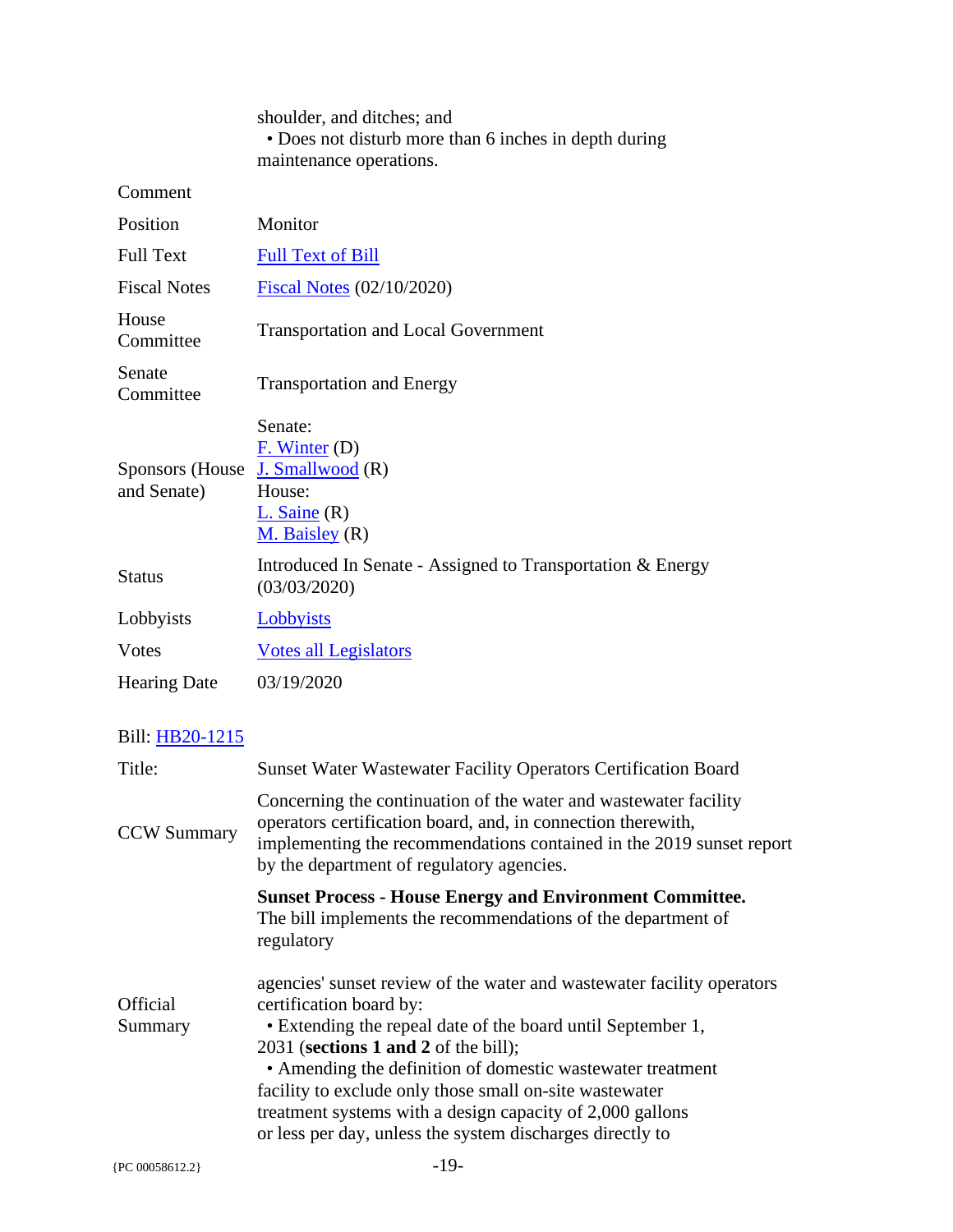|                                       | surface water (section 3);<br>• Repealing the exclusion of facilities designed to operate for<br>less than one year and facilities with in-situ discharges<br>from the definition of industrial wastewater treatment<br>facilities (section 3);<br>• Creating a water and wastewater facility operators fund for<br>fees that the board receives directly and uses for the<br>exclusive use of the regulatory program (section 4); and<br>• Repealing an obsolete provision of law relating to a<br>reorganization of the board on July 1, 2004 (section 2). |
|---------------------------------------|--------------------------------------------------------------------------------------------------------------------------------------------------------------------------------------------------------------------------------------------------------------------------------------------------------------------------------------------------------------------------------------------------------------------------------------------------------------------------------------------------------------------------------------------------------------|
| Comment                               |                                                                                                                                                                                                                                                                                                                                                                                                                                                                                                                                                              |
| Position                              | Monitor                                                                                                                                                                                                                                                                                                                                                                                                                                                                                                                                                      |
| <b>Full Text</b>                      | <b>Full Text of Bill</b>                                                                                                                                                                                                                                                                                                                                                                                                                                                                                                                                     |
| <b>Fiscal Notes</b>                   | Fiscal Notes (02/12/2020)                                                                                                                                                                                                                                                                                                                                                                                                                                                                                                                                    |
| House<br>Committee                    | <b>Energy and Environment</b>                                                                                                                                                                                                                                                                                                                                                                                                                                                                                                                                |
| Senate<br>Committee                   | <b>Agriculture and Natural Resources</b>                                                                                                                                                                                                                                                                                                                                                                                                                                                                                                                     |
| <b>Sponsors</b> (House<br>and Senate) | Senate:<br>$M.$ Foote $(D)$<br>House:<br>M. Froelich (D)<br>D. Valdez (D)<br>A. Valdez (D)                                                                                                                                                                                                                                                                                                                                                                                                                                                                   |
| <b>Status</b>                         | Introduced In Senate - Assigned to Agriculture & Natural Resources<br>(02/28/2020)                                                                                                                                                                                                                                                                                                                                                                                                                                                                           |
| Lobbyists                             | Lobbyists                                                                                                                                                                                                                                                                                                                                                                                                                                                                                                                                                    |
| Votes                                 | <b>Votes all Legislators</b>                                                                                                                                                                                                                                                                                                                                                                                                                                                                                                                                 |
| <b>Hearing Date</b>                   | 03/12/2020                                                                                                                                                                                                                                                                                                                                                                                                                                                                                                                                                   |

| Title:                     | Nonsubstantive Emails And Open Meetings Law                                                                                                                                                                            |
|----------------------------|------------------------------------------------------------------------------------------------------------------------------------------------------------------------------------------------------------------------|
| <b>CCW Summary</b>         | Concerning a clarification under the Colorado open meetings law of the<br>requirements governing communication by electronic mail that do not<br>relate to the substance of public business.                           |
| <b>Official</b><br>Summary | Under current provisions of the Open Meetings Law (OML), if<br>elected officials use electronic mail to discuss pending legislation or<br>other<br>public business among themselves, the electronic mail constitutes a |
|                            | meeting that is subject to the OML's requirements. The bill substitutes                                                                                                                                                |
| ${PC 00058612.2}$          |                                                                                                                                                                                                                        |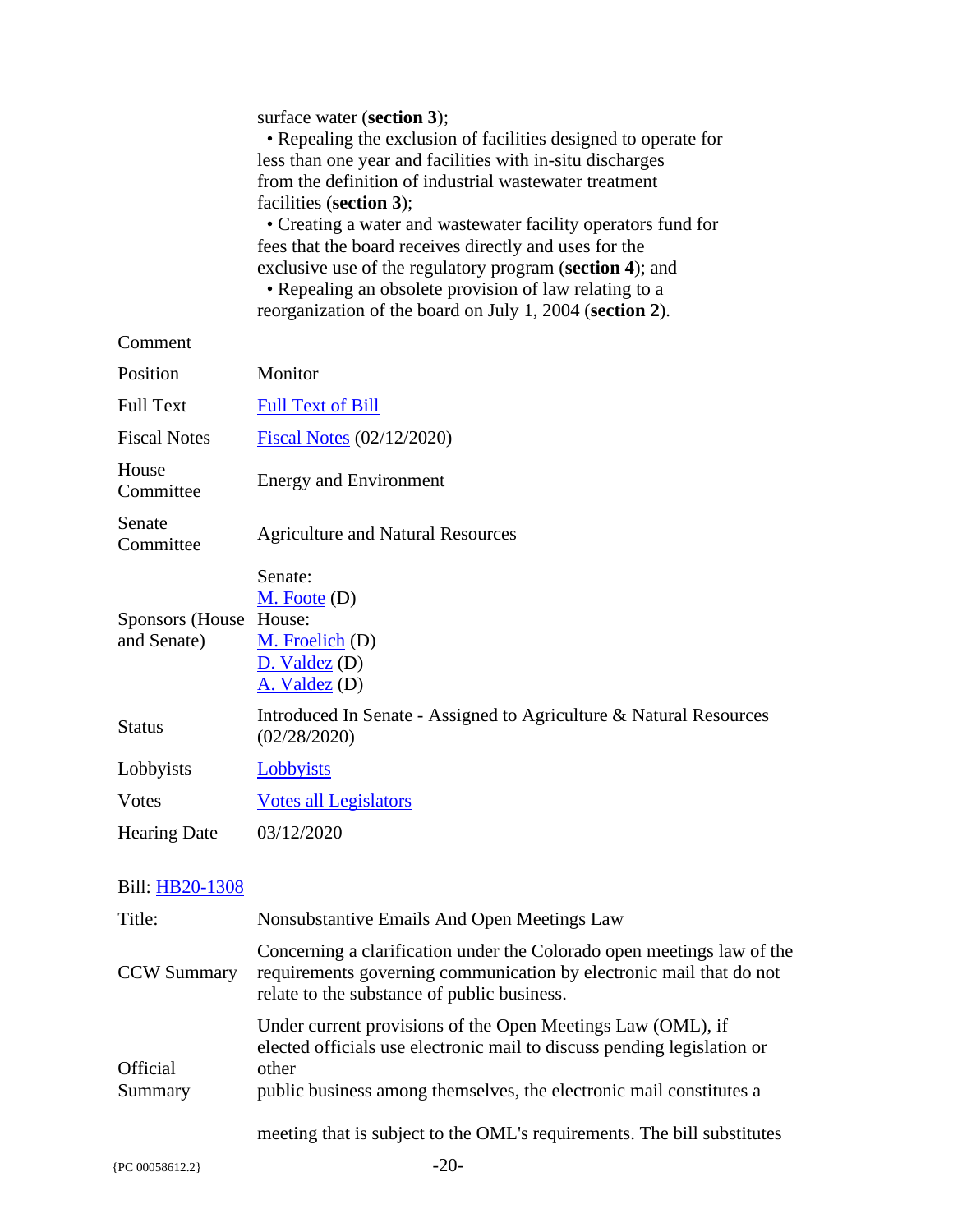|                                 | the<br>word exchange for the word use in describing the type of electronic<br>mail communication that triggers the application of the OML.<br>The bill clarifies existing statutory provisions to specify that<br>electronic mail communication between elected officials that does not<br>relate to the merits or substance of pending legislation or other public<br>business is not a meeting for OML purposes. Under the bill, the type of<br>electronic communication that also does not constitute a meeting for<br>OML purposes includes electronic communication regarding scheduling<br>and availability as well as electronic communication that is sent by an<br>elected official for the purpose of forwarding information, responding to<br>an inquiry from an individual who is not a member of the state or local<br>public body, or posing a question for later discussion by the public<br>body. |
|---------------------------------|-------------------------------------------------------------------------------------------------------------------------------------------------------------------------------------------------------------------------------------------------------------------------------------------------------------------------------------------------------------------------------------------------------------------------------------------------------------------------------------------------------------------------------------------------------------------------------------------------------------------------------------------------------------------------------------------------------------------------------------------------------------------------------------------------------------------------------------------------------------------------------------------------------------------|
| Comment                         |                                                                                                                                                                                                                                                                                                                                                                                                                                                                                                                                                                                                                                                                                                                                                                                                                                                                                                                   |
| Position                        | Monitor                                                                                                                                                                                                                                                                                                                                                                                                                                                                                                                                                                                                                                                                                                                                                                                                                                                                                                           |
| <b>Full Text</b>                | <b>Full Text of Bill</b>                                                                                                                                                                                                                                                                                                                                                                                                                                                                                                                                                                                                                                                                                                                                                                                                                                                                                          |
| <b>Fiscal Notes</b>             | Fiscal Notes (02/26/2020)                                                                                                                                                                                                                                                                                                                                                                                                                                                                                                                                                                                                                                                                                                                                                                                                                                                                                         |
| House<br>Committee              | <b>Transportation and Local Government</b>                                                                                                                                                                                                                                                                                                                                                                                                                                                                                                                                                                                                                                                                                                                                                                                                                                                                        |
| Senate<br>Committee             |                                                                                                                                                                                                                                                                                                                                                                                                                                                                                                                                                                                                                                                                                                                                                                                                                                                                                                                   |
| Sponsors (House)<br>and Senate) | Senate:<br>$J.$ Ginal $(D)$<br>House:<br>$J.$ Arndt $(D)$                                                                                                                                                                                                                                                                                                                                                                                                                                                                                                                                                                                                                                                                                                                                                                                                                                                         |
| <b>Status</b>                   | Introduced In House - Assigned to Transportation & Local Government<br>(02/21/2020)                                                                                                                                                                                                                                                                                                                                                                                                                                                                                                                                                                                                                                                                                                                                                                                                                               |
| Lobbyists                       | Lobbyists                                                                                                                                                                                                                                                                                                                                                                                                                                                                                                                                                                                                                                                                                                                                                                                                                                                                                                         |
| Votes                           | <b>Votes all Legislators</b>                                                                                                                                                                                                                                                                                                                                                                                                                                                                                                                                                                                                                                                                                                                                                                                                                                                                                      |
| <b>Hearing Date</b>             | 03/10/2020                                                                                                                                                                                                                                                                                                                                                                                                                                                                                                                                                                                                                                                                                                                                                                                                                                                                                                        |
| Bill: HB20-1344<br>Title:       | Study Artificial Recharge Max Beneficial Use Water                                                                                                                                                                                                                                                                                                                                                                                                                                                                                                                                                                                                                                                                                                                                                                                                                                                                |
|                                 |                                                                                                                                                                                                                                                                                                                                                                                                                                                                                                                                                                                                                                                                                                                                                                                                                                                                                                                   |

| Title:                     | Study Artificial Recharge Max Beneficial Use Water                                                    |
|----------------------------|-------------------------------------------------------------------------------------------------------|
| <b>CCW Summary</b>         | Concerning a study of artificial recharge to maximize the beneficial use<br>of water within Colorado. |
| <b>Official</b><br>Summary |                                                                                                       |
| Comment                    |                                                                                                       |
| Position                   | Monitor                                                                                               |
| ${PC 00058612.2}$          | $-21-$                                                                                                |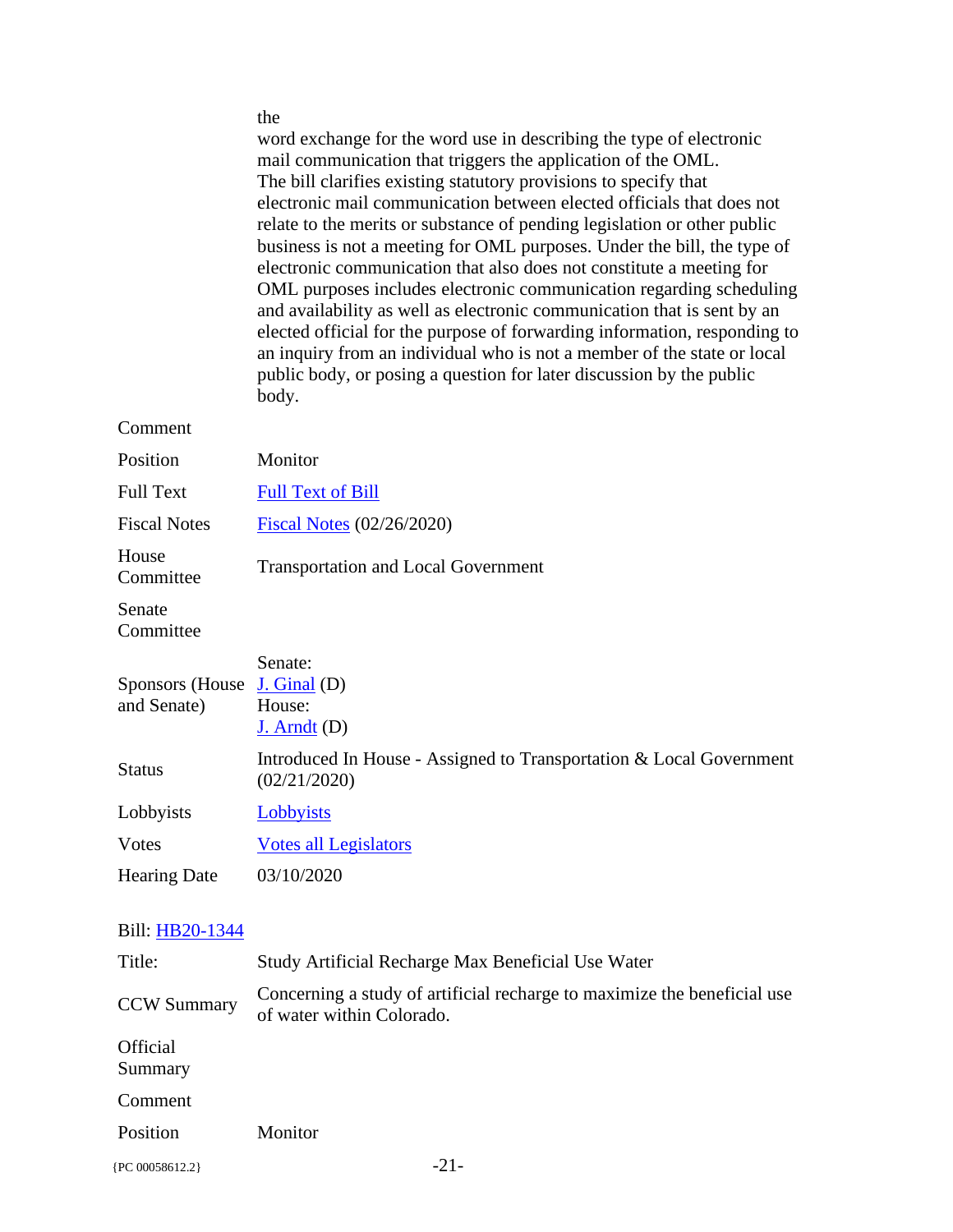| <b>Full Text</b>      | <b>Full Text of Bill</b>                                                                                                                                                                                                                                                                                                                                                                                                                                                                                                                                                                                                                                                                                                                                                                                                                                                       |
|-----------------------|--------------------------------------------------------------------------------------------------------------------------------------------------------------------------------------------------------------------------------------------------------------------------------------------------------------------------------------------------------------------------------------------------------------------------------------------------------------------------------------------------------------------------------------------------------------------------------------------------------------------------------------------------------------------------------------------------------------------------------------------------------------------------------------------------------------------------------------------------------------------------------|
| <b>Fiscal Notes</b>   |                                                                                                                                                                                                                                                                                                                                                                                                                                                                                                                                                                                                                                                                                                                                                                                                                                                                                |
| House<br>Committee    | <b>Rural Affairs and Agriculture</b>                                                                                                                                                                                                                                                                                                                                                                                                                                                                                                                                                                                                                                                                                                                                                                                                                                           |
| Senate<br>Committee   |                                                                                                                                                                                                                                                                                                                                                                                                                                                                                                                                                                                                                                                                                                                                                                                                                                                                                |
| Sponsors (House       | Senate:                                                                                                                                                                                                                                                                                                                                                                                                                                                                                                                                                                                                                                                                                                                                                                                                                                                                        |
| and Senate)           | House:<br>$R.$ Holtorf $(R)$                                                                                                                                                                                                                                                                                                                                                                                                                                                                                                                                                                                                                                                                                                                                                                                                                                                   |
| <b>Status</b>         | Introduced In House - Assigned to Rural Affairs & Agriculture<br>(03/03/2020)                                                                                                                                                                                                                                                                                                                                                                                                                                                                                                                                                                                                                                                                                                                                                                                                  |
| Lobbyists             | Lobbyists                                                                                                                                                                                                                                                                                                                                                                                                                                                                                                                                                                                                                                                                                                                                                                                                                                                                      |
| <b>V</b> otes         | <b>Votes all Legislators</b>                                                                                                                                                                                                                                                                                                                                                                                                                                                                                                                                                                                                                                                                                                                                                                                                                                                   |
| <b>Hearing Date</b>   |                                                                                                                                                                                                                                                                                                                                                                                                                                                                                                                                                                                                                                                                                                                                                                                                                                                                                |
|                       |                                                                                                                                                                                                                                                                                                                                                                                                                                                                                                                                                                                                                                                                                                                                                                                                                                                                                |
| <b>Bill: SB20-008</b> |                                                                                                                                                                                                                                                                                                                                                                                                                                                                                                                                                                                                                                                                                                                                                                                                                                                                                |
| Title:                | <b>Enhance Penalties Water Quality Criminal Violations</b>                                                                                                                                                                                                                                                                                                                                                                                                                                                                                                                                                                                                                                                                                                                                                                                                                     |
| <b>CCW Summary</b>    | Concerning the enhancement of penalties for criminal violations of<br>water quality laws.                                                                                                                                                                                                                                                                                                                                                                                                                                                                                                                                                                                                                                                                                                                                                                                      |
|                       | Current law specifies that a person who commits criminal<br>pollution of state waters that is committed:<br>• With criminal negligence or recklessly is subject to a<br>maximum daily fine of \$12,500; and<br>• Knowingly or intentionally is subject to a maximum daily<br>fine of \$25,000.                                                                                                                                                                                                                                                                                                                                                                                                                                                                                                                                                                                 |
| Official<br>Summary   | <b>Section 1</b> of the bill makes a:<br>• Criminally negligent or reckless violation a misdemeanor<br>and increases the penalty to \$25,000, imprisonment of up<br>to one year, or both; and<br>• Knowing or intentional violation a class 5 felony and<br>increases the penalty to \$50,000, imprisonment of up to 3<br>years, or both.<br>Current law specifies that a person who knowingly makes any<br>false representation in a required record or who knowingly renders<br>inaccurate any required water quality monitoring device or method is<br>guilty of a misdemeanor and is subject to a fine of not more than<br>\$10,000,<br>imprisonment in the county jail for not more than 6 months, or both.<br><b>Section 2</b> makes these violations a class 5 felony and specifies that if 2<br>separate offenses occur in 2 separate occurrences during a period of 2 |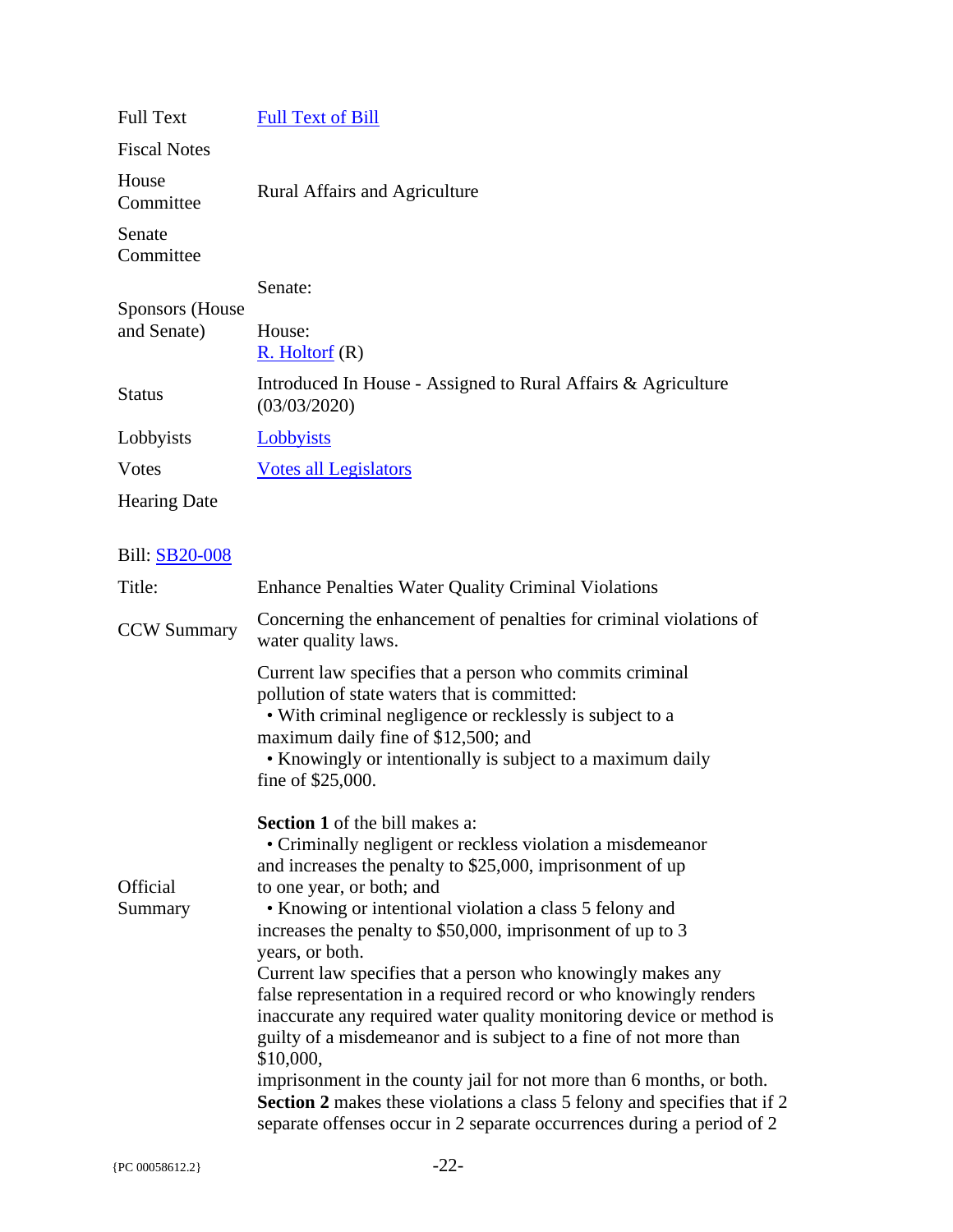years, the maximum fine and imprisonment for the second offense are double the default amounts.

Comment

| Position                                    | Monitor                                                                     |
|---------------------------------------------|-----------------------------------------------------------------------------|
| <b>Full Text</b>                            | <b>Full Text of Bill</b>                                                    |
| <b>Fiscal Notes</b>                         | <b>Fiscal Notes (01/24/2020)</b>                                            |
| House<br>Committee                          | <b>Energy and Environment</b>                                               |
| Senate<br>Committee                         | <b>Agriculture and Natural Resources</b>                                    |
| Sponsors (House M. Foote (D)<br>and Senate) | Senate:<br>F. Winter (D)<br>House:<br>$D.$ Jackson (D)<br>$E.$ Hooton $(D)$ |
| <b>Status</b>                               | Introduced In House - Assigned to Energy $& Environment (02/13/2020)$       |
| Lobbyists                                   | Lobbyists                                                                   |
| <b>V</b> otes                               | <b>Votes all Legislators</b>                                                |
| <b>Hearing Date</b>                         | 03/16/2020                                                                  |

| Title:              | Legislative Oversight Committee Concerning Tax Policy                                                                                                                                                                                                                                                                                                                                                                                                                                                                                                                                                                                                                                                                                                                                                                                                                                 |
|---------------------|---------------------------------------------------------------------------------------------------------------------------------------------------------------------------------------------------------------------------------------------------------------------------------------------------------------------------------------------------------------------------------------------------------------------------------------------------------------------------------------------------------------------------------------------------------------------------------------------------------------------------------------------------------------------------------------------------------------------------------------------------------------------------------------------------------------------------------------------------------------------------------------|
| <b>CCW Summary</b>  | Concerning the creation of the legislative oversight committee<br>concerning tax policy.                                                                                                                                                                                                                                                                                                                                                                                                                                                                                                                                                                                                                                                                                                                                                                                              |
| Official<br>Summary | <b>Tax Expenditure Evaluation Interim Study Committee.</b> The<br>bill creates the legislative oversight committee concerning tax policy<br>(committee), and the associated task force (task force).<br>The committee is required to consider the policy considerations<br>contained in the tax expenditure evaluations prepared by the state<br>auditor<br>and is responsible for the oversight of the task force. The committee<br>may<br>recommend legislative changes that are treated as bills recommended by<br>an interim legislative committee.<br>The task force is required to study tax policy and develop and<br>propose for committee consideration any modifications to the current<br>system of state and local taxation.<br>The task force is also authorized, upon request by a committee<br>member, to provide evidence-based feedback on the potential benefits or |
| {PC 00058612.2}     | $-23-$                                                                                                                                                                                                                                                                                                                                                                                                                                                                                                                                                                                                                                                                                                                                                                                                                                                                                |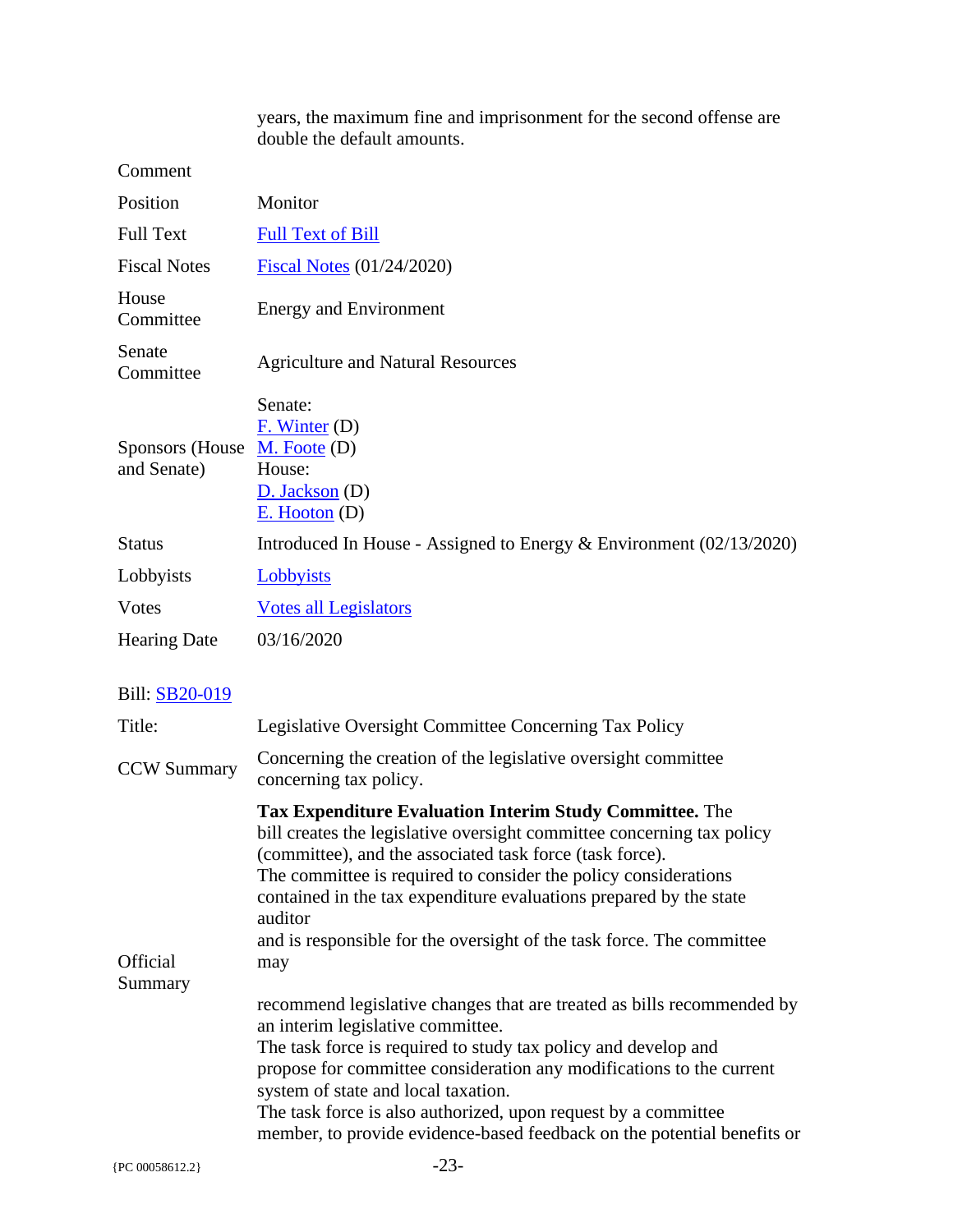|                                       | consequences of a legislative or other policy proposal not directly<br>affiliated with or generated by the task force, including any bill or<br>resolution introduced by the general assembly that affects tax policy. |
|---------------------------------------|------------------------------------------------------------------------------------------------------------------------------------------------------------------------------------------------------------------------|
| Comment                               |                                                                                                                                                                                                                        |
| Position                              | Monitor                                                                                                                                                                                                                |
| <b>Full Text</b>                      | <b>Full Text of Bill</b>                                                                                                                                                                                               |
| <b>Fiscal Notes</b>                   | <b>Fiscal Notes (03/04/2020)</b>                                                                                                                                                                                       |
| House<br>Committee                    |                                                                                                                                                                                                                        |
| Senate<br>Committee                   | Finance                                                                                                                                                                                                                |
| <b>Sponsors</b> (House<br>and Senate) | Senate:<br>$J.$ Tate $(R)$<br>House:<br>$R.$ Bockenfeld $(R)$<br>A. Benavidez (D)                                                                                                                                      |
| <b>Status</b>                         | Senate Committee on Finance Refer Amended to Appropriations<br>(02/18/2020)                                                                                                                                            |
| Lobbyists                             | <b>Lobbyists</b>                                                                                                                                                                                                       |
| Votes                                 | <b>Votes all Legislators</b>                                                                                                                                                                                           |
| <b>Hearing Date</b>                   |                                                                                                                                                                                                                        |

| Title:                     | Require Public Input On Water Demand Management Program                                                                                                                                                                                                                                                                                                                                                                                                                                 |
|----------------------------|-----------------------------------------------------------------------------------------------------------------------------------------------------------------------------------------------------------------------------------------------------------------------------------------------------------------------------------------------------------------------------------------------------------------------------------------------------------------------------------------|
| <b>CCW Summary</b>         | Concerning the inclusion of public input in the development of a state<br>water resources demand management program.                                                                                                                                                                                                                                                                                                                                                                    |
| <b>Official</b><br>Summary | <b>Water Resources Review Committee.</b> The bill requires the<br>Colorado water conservation board and the water resources review<br>committee to involve the public and provide opportunities for public<br>comment, using procedures similar to those used for initial adoption of<br>the state water plan, before adopting any final or significantly amended<br>water resources demand management program as part of the Colorado<br>upper basin states' drought contingency plan. |
| Comment                    |                                                                                                                                                                                                                                                                                                                                                                                                                                                                                         |
| Position                   | Monitor                                                                                                                                                                                                                                                                                                                                                                                                                                                                                 |
| <b>Full Text</b>           | <b>Full Text of Bill</b>                                                                                                                                                                                                                                                                                                                                                                                                                                                                |
| <b>Fiscal Notes</b>        |                                                                                                                                                                                                                                                                                                                                                                                                                                                                                         |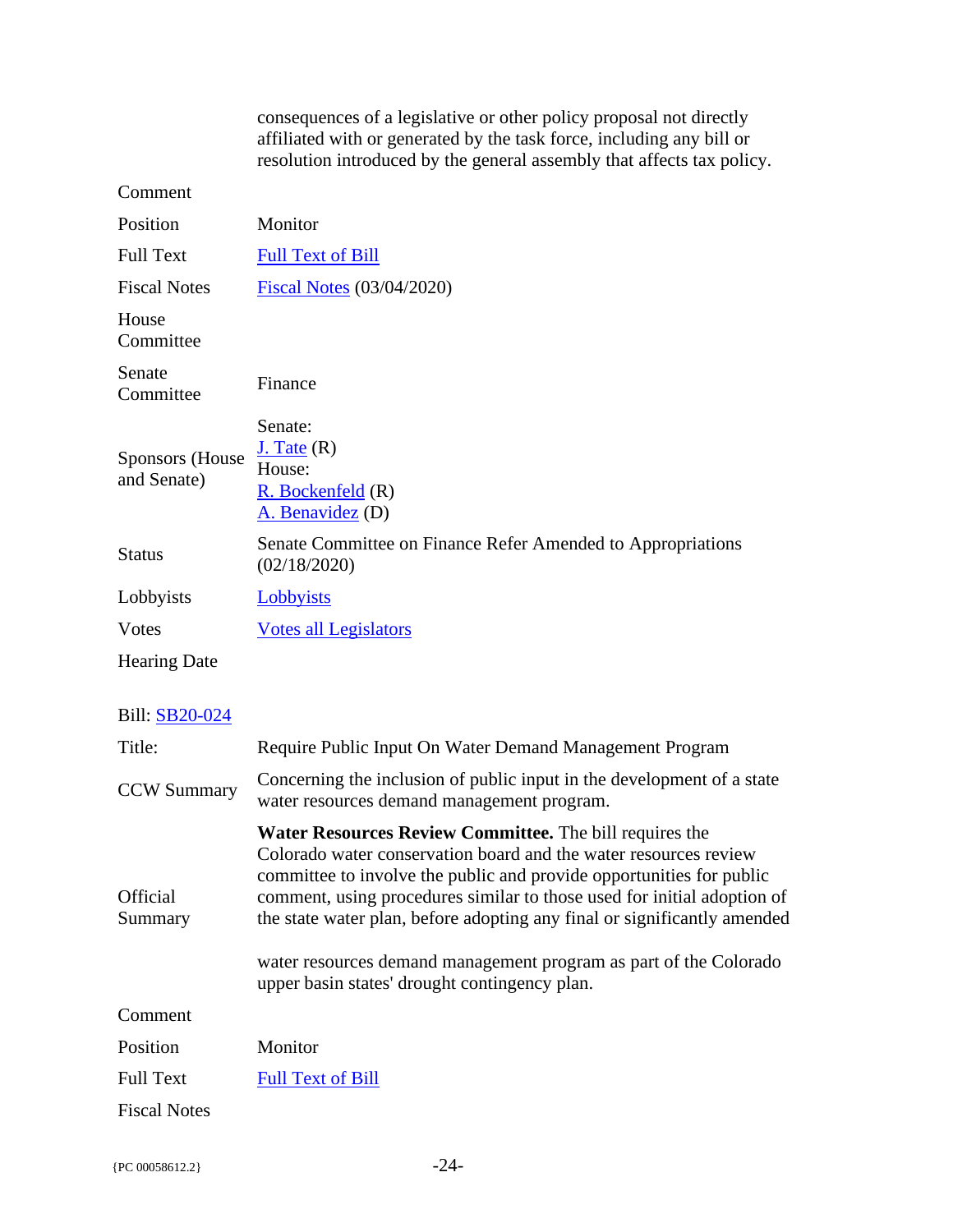House Committee

| Senate<br>Committee            | <b>Agriculture and Natural Resources</b>                                                        |
|--------------------------------|-------------------------------------------------------------------------------------------------|
| Sponsors (House<br>and Senate) | Senate:<br>D. Coram(R)<br>$K.$ Donovan $(D)$<br>House:<br>$J.$ Arndt $(D)$<br>$M.$ Catlin $(R)$ |
| <b>Status</b>                  | Senate Committee on Agriculture & Natural Resources Postpone<br>Indefinitely $(01/30/2020)$     |
| Lobbyists                      | Lobbyists                                                                                       |
| Votes                          | <b>Votes all Legislators</b>                                                                    |
| <b>Hearing Date</b>            |                                                                                                 |

| Title:              | Study Strengthening Water Anti-speculation Law                                                                                                                                                                                                                                                                                                                                                                                                                                                                                                                                                                                                                                                                                                                                                                                                                                                                                                                                                              |
|---------------------|-------------------------------------------------------------------------------------------------------------------------------------------------------------------------------------------------------------------------------------------------------------------------------------------------------------------------------------------------------------------------------------------------------------------------------------------------------------------------------------------------------------------------------------------------------------------------------------------------------------------------------------------------------------------------------------------------------------------------------------------------------------------------------------------------------------------------------------------------------------------------------------------------------------------------------------------------------------------------------------------------------------|
| <b>CCW Summary</b>  | Concerning a study to consider the strengthening of the prohibition on<br>speculative appropriations of water.                                                                                                                                                                                                                                                                                                                                                                                                                                                                                                                                                                                                                                                                                                                                                                                                                                                                                              |
| Official<br>Summary | Water Resources Review Committee. Current law specifies that<br>an appropriation of water cannot be based on speculation, as evidenced<br>by either of the following:<br>• The applicant does not have either a legally vested interest<br>or a reasonable expectation of procuring such an interest in<br>the lands or facilities to be served by the appropriation,<br>unless the appropriator is a governmental agency or an<br>agent in fact for the persons proposed to be benefited by<br>the appropriation; or<br>• The applicant does not have a specific plan and intent to<br>divert, store, or otherwise capture, possess, and control a<br>specific quantity of water for specific beneficial uses.<br>The bill requires the executive director of the department of<br>natural resources to convene a work group to explore ways to strengthen<br>current anti-speculation law and to report to the water resources review<br>committee by August 15, 2021, regarding any recommended changes. |
| Comment             |                                                                                                                                                                                                                                                                                                                                                                                                                                                                                                                                                                                                                                                                                                                                                                                                                                                                                                                                                                                                             |
| Position            | Monitor                                                                                                                                                                                                                                                                                                                                                                                                                                                                                                                                                                                                                                                                                                                                                                                                                                                                                                                                                                                                     |
| <b>Full Text</b>    | <b>Full Text of Bill</b>                                                                                                                                                                                                                                                                                                                                                                                                                                                                                                                                                                                                                                                                                                                                                                                                                                                                                                                                                                                    |
| <b>Fiscal Notes</b> | <b>Fiscal Notes (01/09/2020)</b>                                                                                                                                                                                                                                                                                                                                                                                                                                                                                                                                                                                                                                                                                                                                                                                                                                                                                                                                                                            |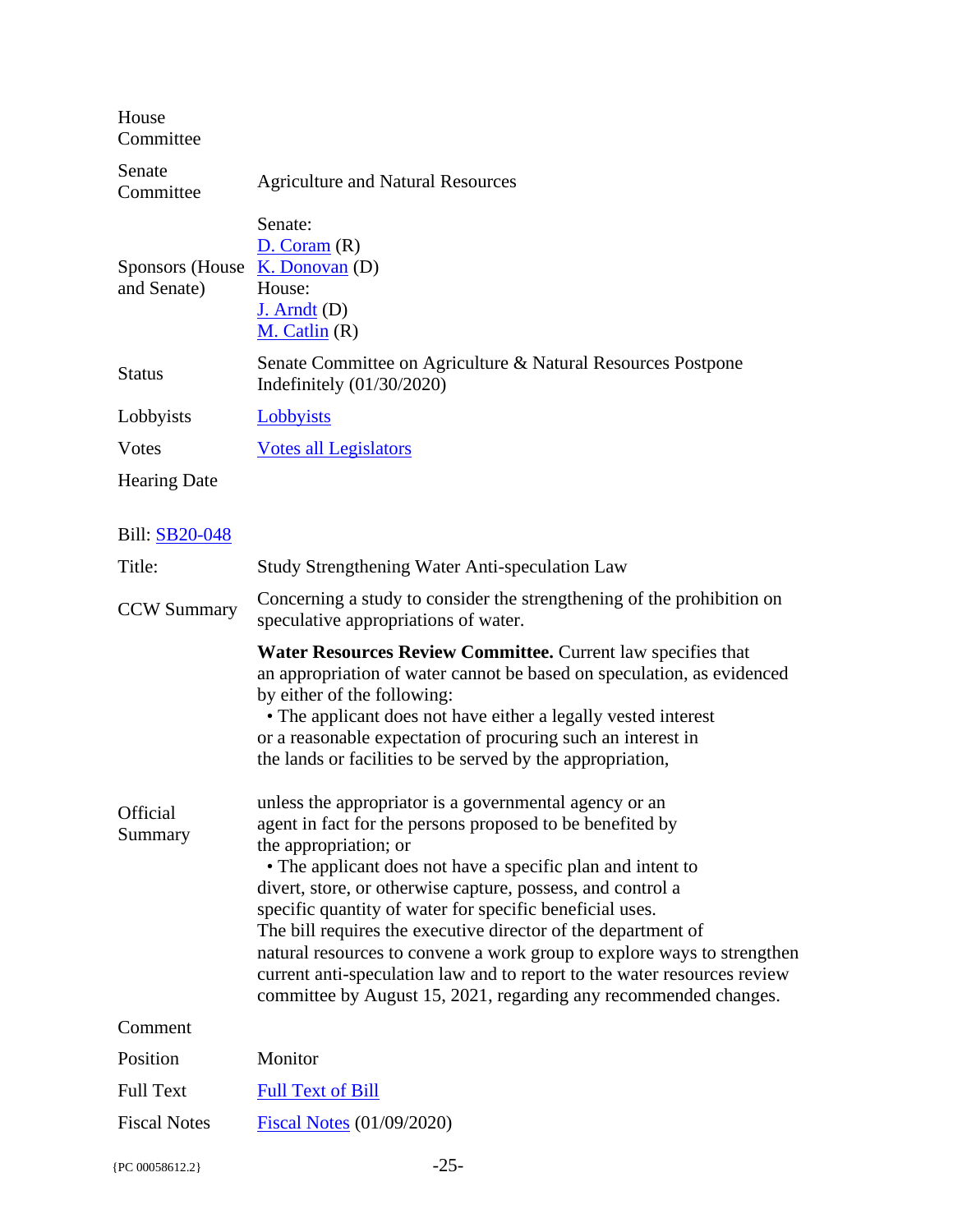| House<br>Committee              | <b>Rural Affairs and Agriculture</b>                                                      |
|---------------------------------|-------------------------------------------------------------------------------------------|
| Senate<br>Committee             | <b>Agriculture and Natural Resources</b>                                                  |
| Sponsors (House)<br>and Senate) | Senate:<br>D. Coram(R)<br>$K.$ Donovan $(D)$<br>House:<br>M. Catlin (R)<br>D. Roberts (D) |
| <b>Status</b>                   | Sent to the Governor $(03/04/2020)$                                                       |
| Lobbyists                       | Lobbyists                                                                                 |
| Votes                           | <b>Votes all Legislators</b>                                                              |
| <b>Hearing Date</b>             |                                                                                           |
|                                 |                                                                                           |

| Title:                                | Limit Mobile Electronic Devices While Driving                                                                                                                                                                                                                                                                                                                                                                                     |
|---------------------------------------|-----------------------------------------------------------------------------------------------------------------------------------------------------------------------------------------------------------------------------------------------------------------------------------------------------------------------------------------------------------------------------------------------------------------------------------|
| <b>CCW Summary</b>                    | Concerning a limitation on the use of mobile electronic devices while<br>driving.                                                                                                                                                                                                                                                                                                                                                 |
| <b>Official</b><br>Summary            | The bill limits the use of a mobile electronic device while driving<br>to adult drivers who use the mobile electronic device through a hands-<br>free<br>accessory.<br>The bill establishes penalties of \$50 and 2 points for a first<br>violation, \$100 and 2 points for a second violation, \$200 and 4 points<br>for<br>a third or subsequent violation, and \$300 and 4 points if the violation<br>involves text messaging. |
| Comment                               |                                                                                                                                                                                                                                                                                                                                                                                                                                   |
| Position                              | Monitor                                                                                                                                                                                                                                                                                                                                                                                                                           |
| <b>Full Text</b>                      | <b>Full Text of Bill</b>                                                                                                                                                                                                                                                                                                                                                                                                          |
| <b>Fiscal Notes</b>                   | <b>Fiscal Notes</b> (02/05/2020)                                                                                                                                                                                                                                                                                                                                                                                                  |
| House<br>Committee                    | <b>Transportation and Local Government</b>                                                                                                                                                                                                                                                                                                                                                                                        |
| Senate<br>Committee                   | <b>Transportation and Energy</b>                                                                                                                                                                                                                                                                                                                                                                                                  |
| <b>Sponsors</b> (House<br>and Senate) | Senate:<br>$C.$ Hansen $(D)$<br>House:                                                                                                                                                                                                                                                                                                                                                                                            |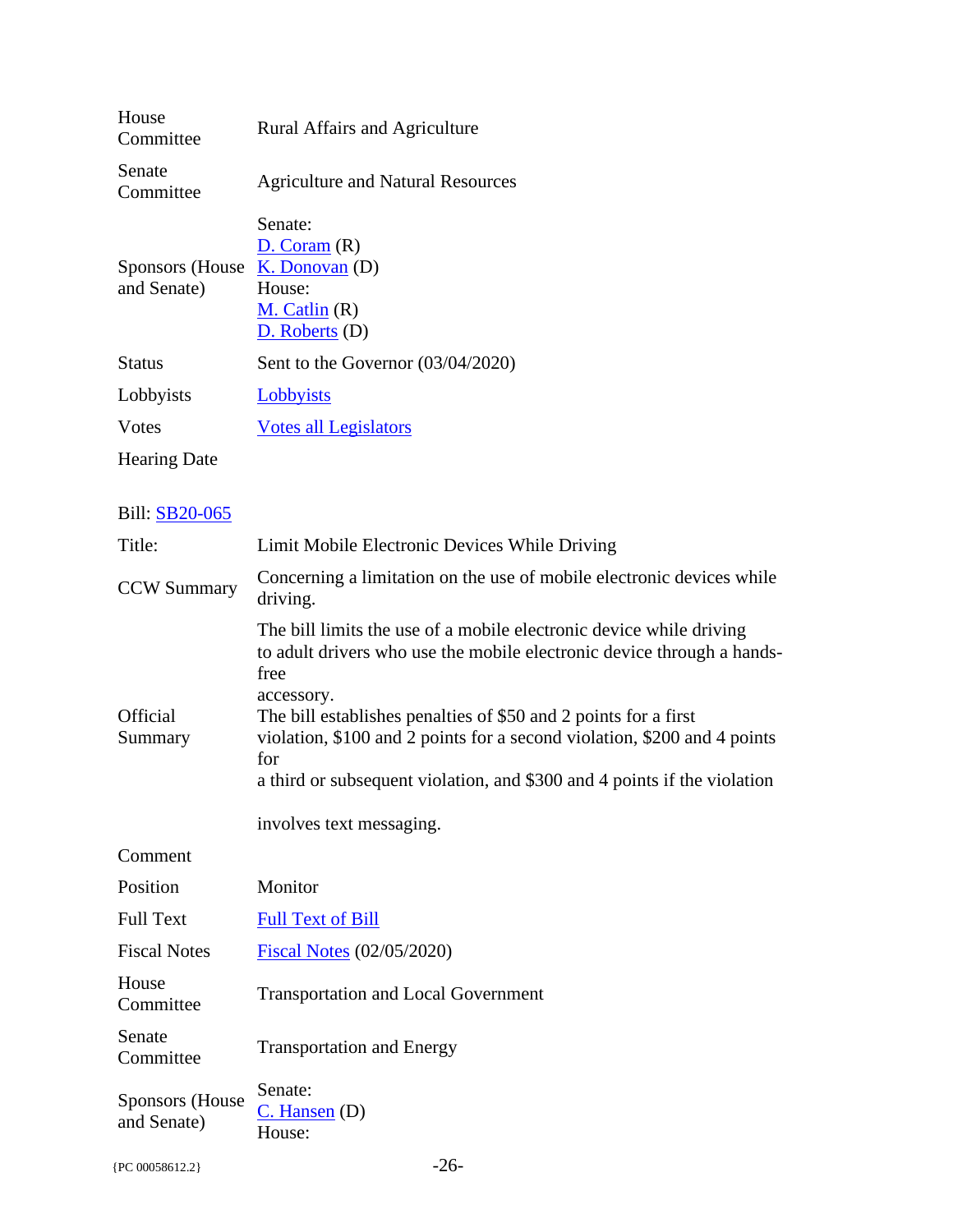[D. Roberts](http://coloradocapitolwatch.com/legislator/0/2020/837/1/) (D)

| <b>Status</b>       | Introduced In House - Assigned to Transportation & Local Government<br>$+$ Judiciary (03/02/2020) |
|---------------------|---------------------------------------------------------------------------------------------------|
| Lobbyists           | Lobbyists                                                                                         |
| <b>V</b> otes       | <b>Votes all Legislators</b>                                                                      |
| <b>Hearing Date</b> | 03/18/2020                                                                                        |

# Bill: [SB20-067](http://coloradocapitolwatch.com/bill/0/SB20-067/2020/1/)

| Title:                         | Vehicle Specific Ownership Tax Actual Price                                                                                                                                                                                                                                                                                                          |
|--------------------------------|------------------------------------------------------------------------------------------------------------------------------------------------------------------------------------------------------------------------------------------------------------------------------------------------------------------------------------------------------|
| <b>CCW Summary</b>             | Concerning the use of a vehicle's actual purchase price to determine the<br>taxable value for the computation of specific ownership tax.                                                                                                                                                                                                             |
| <b>Official</b><br>Summary     | Current law uses the manufacturer's suggested retail price (MSRP)<br>of a vehicle to determine taxable value, which is used to determine the<br>amount of the specific ownership tax. For class A and B vehicles that<br>weigh 16,000 pounds or less, current law uses 75% of the MSRP; for<br>class C and D vehicles, current law uses 85% of MSRP. |
|                                | The bill changes this taxable value from MSRP to the actual<br>purchase price.                                                                                                                                                                                                                                                                       |
| Comment                        |                                                                                                                                                                                                                                                                                                                                                      |
| Position                       | Monitor                                                                                                                                                                                                                                                                                                                                              |
| <b>Full Text</b>               | <b>Full Text of Bill</b>                                                                                                                                                                                                                                                                                                                             |
| <b>Fiscal Notes</b>            | <b>Fiscal Notes (01/30/2020)</b>                                                                                                                                                                                                                                                                                                                     |
| House<br>Committee             |                                                                                                                                                                                                                                                                                                                                                      |
| Senate<br>Committee            | Finance                                                                                                                                                                                                                                                                                                                                              |
| Sponsors (House<br>and Senate) | Senate:<br>$L.$ Crowder $(R)$<br>House:                                                                                                                                                                                                                                                                                                              |
| <b>Status</b>                  | Senate Committee on Finance Postpone Indefinitely (02/04/2020)                                                                                                                                                                                                                                                                                       |
| Lobbyists                      | Lobbyists                                                                                                                                                                                                                                                                                                                                            |
| <b>Votes</b>                   | <b>Votes all Legislators</b>                                                                                                                                                                                                                                                                                                                         |
| <b>Hearing Date</b>            |                                                                                                                                                                                                                                                                                                                                                      |
|                                |                                                                                                                                                                                                                                                                                                                                                      |

# Bill: [SB20-109](http://coloradocapitolwatch.com/bill/0/SB20-109/2020/1/)

Title: Short-term Rentals Property Tax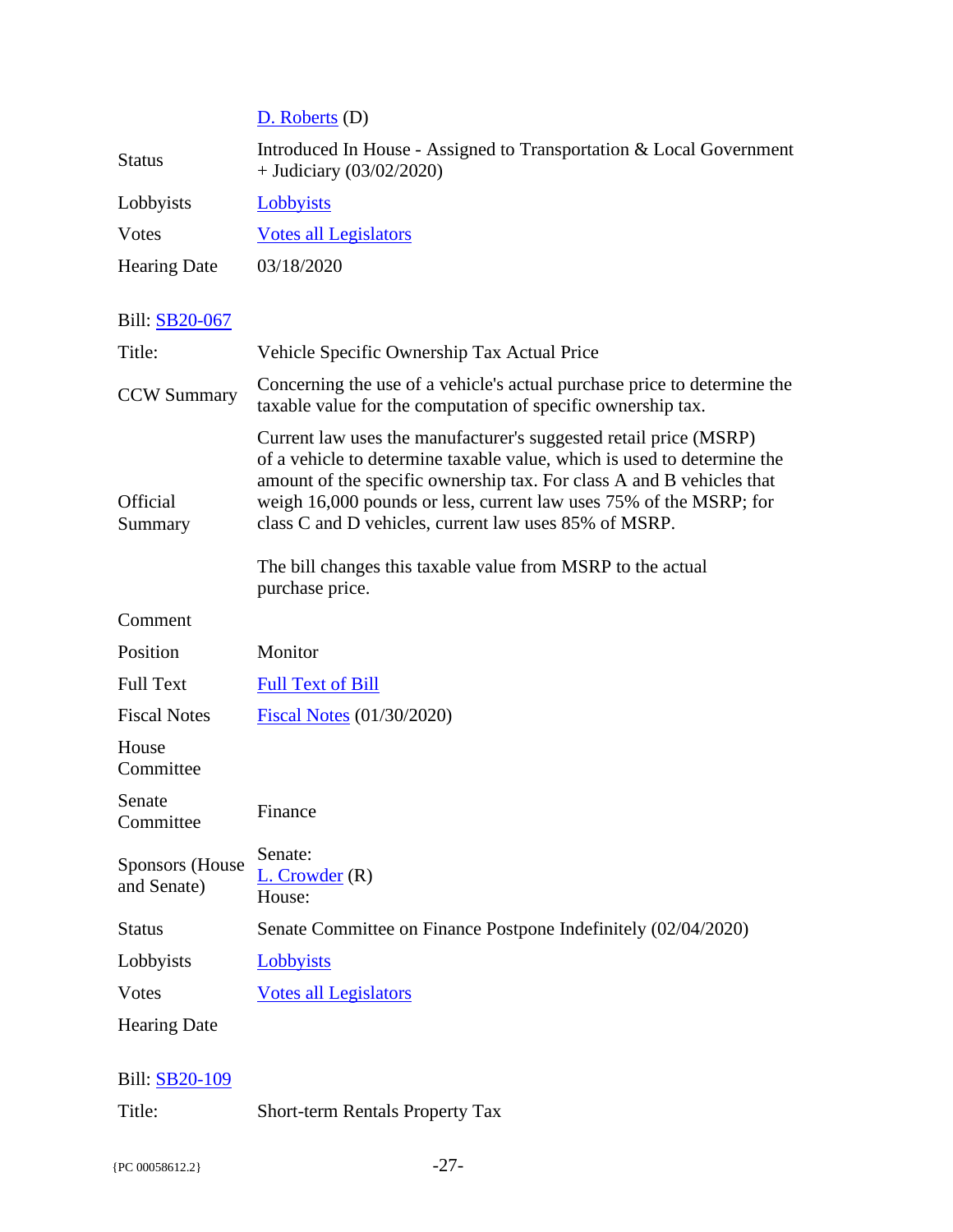| <b>CCW Summary</b>             | Concerning the property tax classification of property used for short-<br>term rentals.                                                                                                                                                                                                                                                                                                                                                                                                                                                                            |
|--------------------------------|--------------------------------------------------------------------------------------------------------------------------------------------------------------------------------------------------------------------------------------------------------------------------------------------------------------------------------------------------------------------------------------------------------------------------------------------------------------------------------------------------------------------------------------------------------------------|
|                                | For purposes of the property tax, the bill classifies an improvement<br>that is used to provide short-term stays, which is overnight lodging for<br>less than 30 consecutive days in exchange for a monetary payment. A<br>building or a portion of a building that is designed and used as a<br>residency<br>by a person, a family, or families and that is leased or available to be<br>leased for short-term stays is a residential improvement and, therefore, it                                                                                              |
| <b>Official</b><br>Summary     | is classified as residential property.<br>A short-term rental unit is excluded from the definition of<br>residential improvements and, therefore, it is classified as nonresidential<br>property. A short-term rental unit is defined to mean a building or a<br>portion of a building that is designed for use predominantly as a place of<br>residency by a person, a family, or families, but that is leased or<br>available<br>to be leased for short-term stays during the property tax year and is<br>occupied by the owner for less than 30 days in a year. |
| Comment                        |                                                                                                                                                                                                                                                                                                                                                                                                                                                                                                                                                                    |
| Position                       | Monitor                                                                                                                                                                                                                                                                                                                                                                                                                                                                                                                                                            |
| <b>Full Text</b>               | <b>Full Text of Bill</b>                                                                                                                                                                                                                                                                                                                                                                                                                                                                                                                                           |
| <b>Fiscal Notes</b>            | <b>Fiscal Notes (01/28/2020)</b>                                                                                                                                                                                                                                                                                                                                                                                                                                                                                                                                   |
| House<br>Committee             |                                                                                                                                                                                                                                                                                                                                                                                                                                                                                                                                                                    |
| Senate<br>Committee            | Finance                                                                                                                                                                                                                                                                                                                                                                                                                                                                                                                                                            |
| Sponsors (House<br>and Senate) | Senate:<br><u>R. Gardner</u> (R)<br>House:                                                                                                                                                                                                                                                                                                                                                                                                                                                                                                                         |
| <b>Status</b>                  | Senate Committee on Finance Postpone Indefinitely (02/11/2020)                                                                                                                                                                                                                                                                                                                                                                                                                                                                                                     |
| Lobbyists                      | Lobbyists                                                                                                                                                                                                                                                                                                                                                                                                                                                                                                                                                          |
| Votes                          | <b>Votes all Legislators</b>                                                                                                                                                                                                                                                                                                                                                                                                                                                                                                                                       |
| <b>Hearing Date</b>            |                                                                                                                                                                                                                                                                                                                                                                                                                                                                                                                                                                    |
|                                |                                                                                                                                                                                                                                                                                                                                                                                                                                                                                                                                                                    |

| Title:             | County Loans For Public Infrastructure Projects                                                                                                                                                                       |
|--------------------|-----------------------------------------------------------------------------------------------------------------------------------------------------------------------------------------------------------------------|
| <b>CCW Summary</b> | Concerning authorization for a county to lend money to a governmental<br>entity created by or located within the county for the purpose of<br>providing funding for public infrastructure projects within the county. |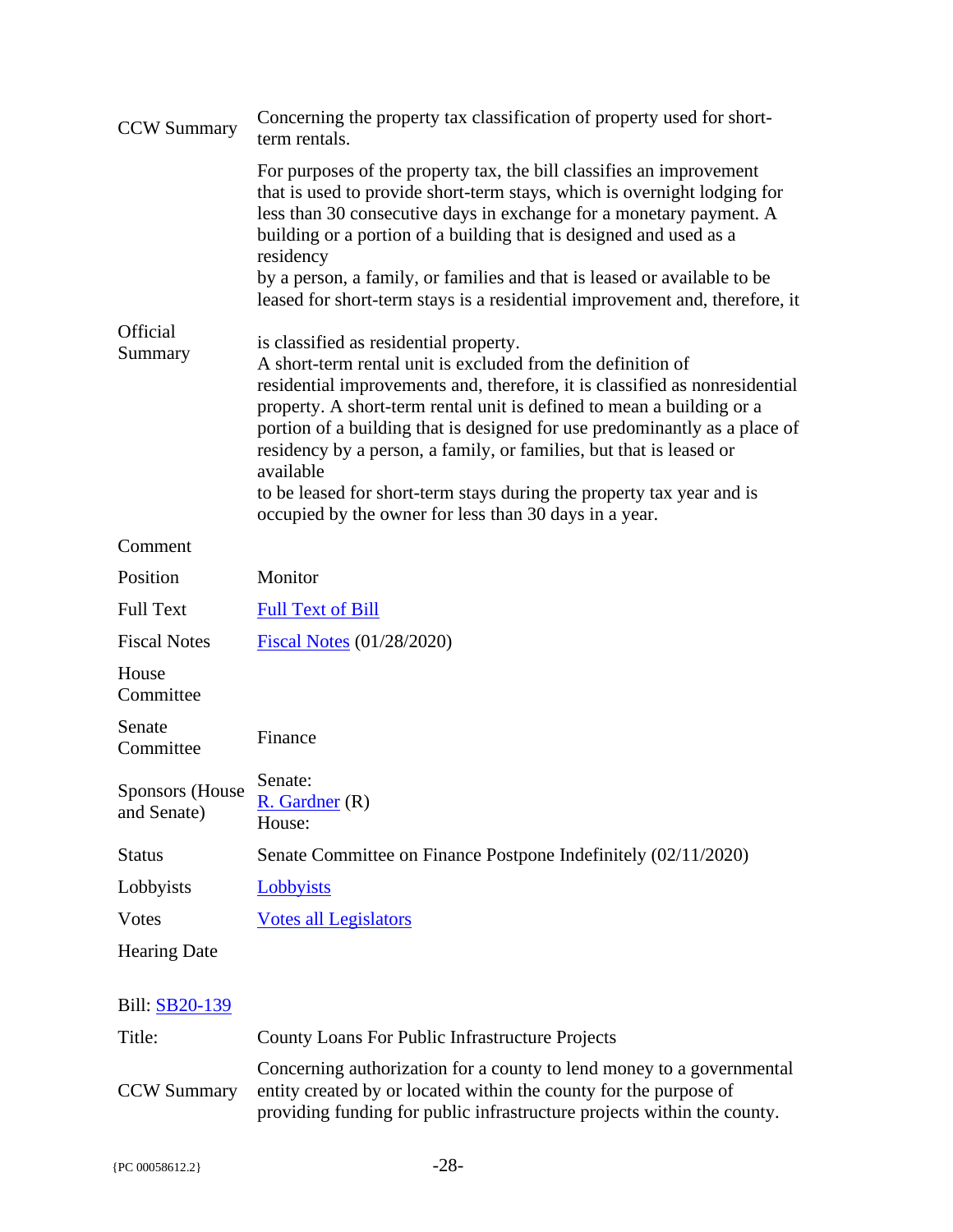|                                 | The bill authorizes a county to lend money to a governmental<br>entity that is created by or located within the county subject to the<br>following requirements:                                                                                                                                                                                                                                                                                                                                                  |
|---------------------------------|-------------------------------------------------------------------------------------------------------------------------------------------------------------------------------------------------------------------------------------------------------------------------------------------------------------------------------------------------------------------------------------------------------------------------------------------------------------------------------------------------------------------|
| <b>Official</b><br>Summary      | • The source of the loan must be legally available money that<br>is not otherwise encumbered or obligated;<br>• The loan must have a specified repayment term;<br>• The loan recipient is required to pay the county interest on<br>the loan at an initial rate that is equal to or greater than the<br>rate of return earned on all county financial investments;<br>and<br>• The loan recipient shall use loan proceeds for the sole<br>purpose of funding public infrastructure projects within the<br>county. |
| Comment                         |                                                                                                                                                                                                                                                                                                                                                                                                                                                                                                                   |
| Position                        | Monitor                                                                                                                                                                                                                                                                                                                                                                                                                                                                                                           |
| <b>Full Text</b>                | <b>Full Text of Bill</b>                                                                                                                                                                                                                                                                                                                                                                                                                                                                                          |
| <b>Fiscal Notes</b>             | <b>Fiscal Notes (02/07/2020)</b>                                                                                                                                                                                                                                                                                                                                                                                                                                                                                  |
| House<br>Committee              | <b>Transportation and Local Government</b>                                                                                                                                                                                                                                                                                                                                                                                                                                                                        |
| Senate<br>Committee             | <b>Local Government</b>                                                                                                                                                                                                                                                                                                                                                                                                                                                                                           |
| Sponsors (House)<br>and Senate) | Senate:<br>$M.$ Foote $(D)$<br>House:<br>$M.$ Gray (D)                                                                                                                                                                                                                                                                                                                                                                                                                                                            |
| <b>Status</b>                   | Introduced In House - Assigned to Transportation & Local Government<br>(03/05/2020)                                                                                                                                                                                                                                                                                                                                                                                                                               |
| Lobbyists                       | Lobbyists                                                                                                                                                                                                                                                                                                                                                                                                                                                                                                         |
| <b>V</b> otes                   | <b>Votes all Legislators</b>                                                                                                                                                                                                                                                                                                                                                                                                                                                                                      |
| <b>Hearing Date</b>             | 03/11/2020                                                                                                                                                                                                                                                                                                                                                                                                                                                                                                        |
| Bill: SB20-153                  |                                                                                                                                                                                                                                                                                                                                                                                                                                                                                                                   |
| Title:                          | Water Resource Financing Enterprise                                                                                                                                                                                                                                                                                                                                                                                                                                                                               |
| <b>CCW Summary</b>              | Concerning the creation of an enterprise that is exempt from the<br>requirements of section 20 of article X of the state constitution to                                                                                                                                                                                                                                                                                                                                                                          |

administer a fee-based water resources financing program.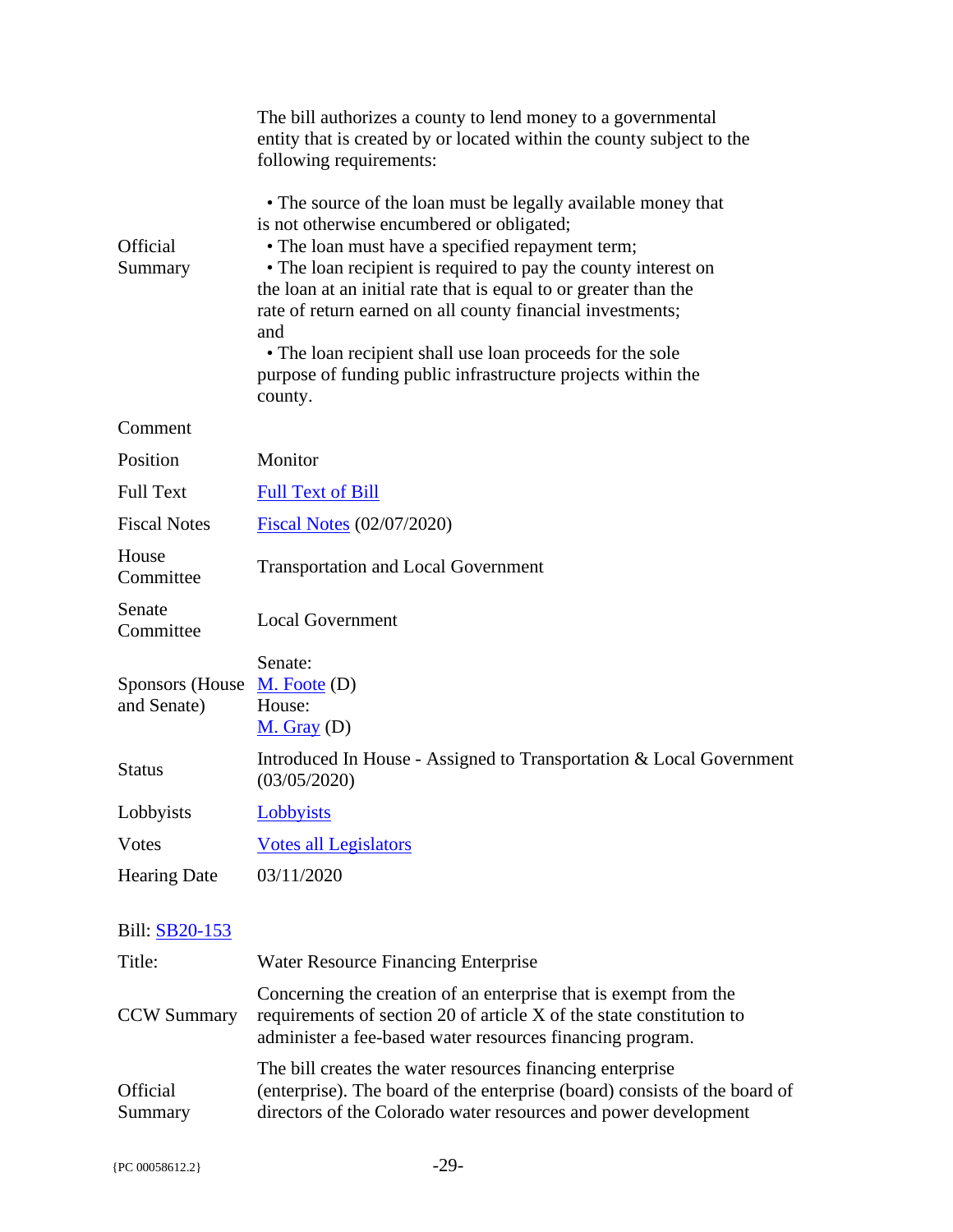authority and the Colorado water conservation board. The enterprise will

provide financing to water providers, defined to include drinking water suppliers, wastewater treatment suppliers, and raw water suppliers. Raw water suppliers are limited to those that provide raw water for treatment and use as drinking water.

Customers of drinking water suppliers will pay a fee to the supplier, who will transmit it to the enterprise to be used for the financing. The fee is 25 cents per 1,000 gallons of drinking water delivered per month to each metered connection in a drinking water supplier's public water system, collected after the first 4,000 gallons of drinking water delivered per month to an individual metered connection. The board may adjust the fee based on inflation and equity concerns for large nonresidential customers and customers who pay tiered rates that start higher than 4,000 gallons per month.

The enterprise can provide financing for grants, loans, and in-kind technical assistance in arranging third-party financing. In determining whether to provide financing, the board shall consider the following factors:

 • A water provider's ability to pay, including whether the water provider has sought or received other financial assistance;

 • Whether a water provider is subject to noncompliance or increased requirements related to the provision of raw water, drinking water, water treatment, or wastewater treatment;

 • Whether the proposed use of financing relates to a project identified in and in furtherance of the state water plan; and

 • The geographic location and demographic characteristics of the water provider and its customers. The enterprise shall provide, and a water provider may use, the

financing only:

 • In connection with the provision of raw water, drinking water, water treatment, or wastewater treatment; and

 • For feasibility studies, consulting, planning, permitting, and construction of infrastructure and water conservation projects and related recreational, hydroelectric, and flood control facilities, including necessary enlargement and rehabilitation of facilities but excluding maintenance and operation.

#### Comment

| Position            | Monitor                   |
|---------------------|---------------------------|
| <b>Full Text</b>    | <b>Full Text of Bill</b>  |
| <b>Fiscal Notes</b> | Fiscal Notes (02/12/2020) |
| House<br>Committee  |                           |

 ${P<sub>C</sub> 00058612.2}$  -30-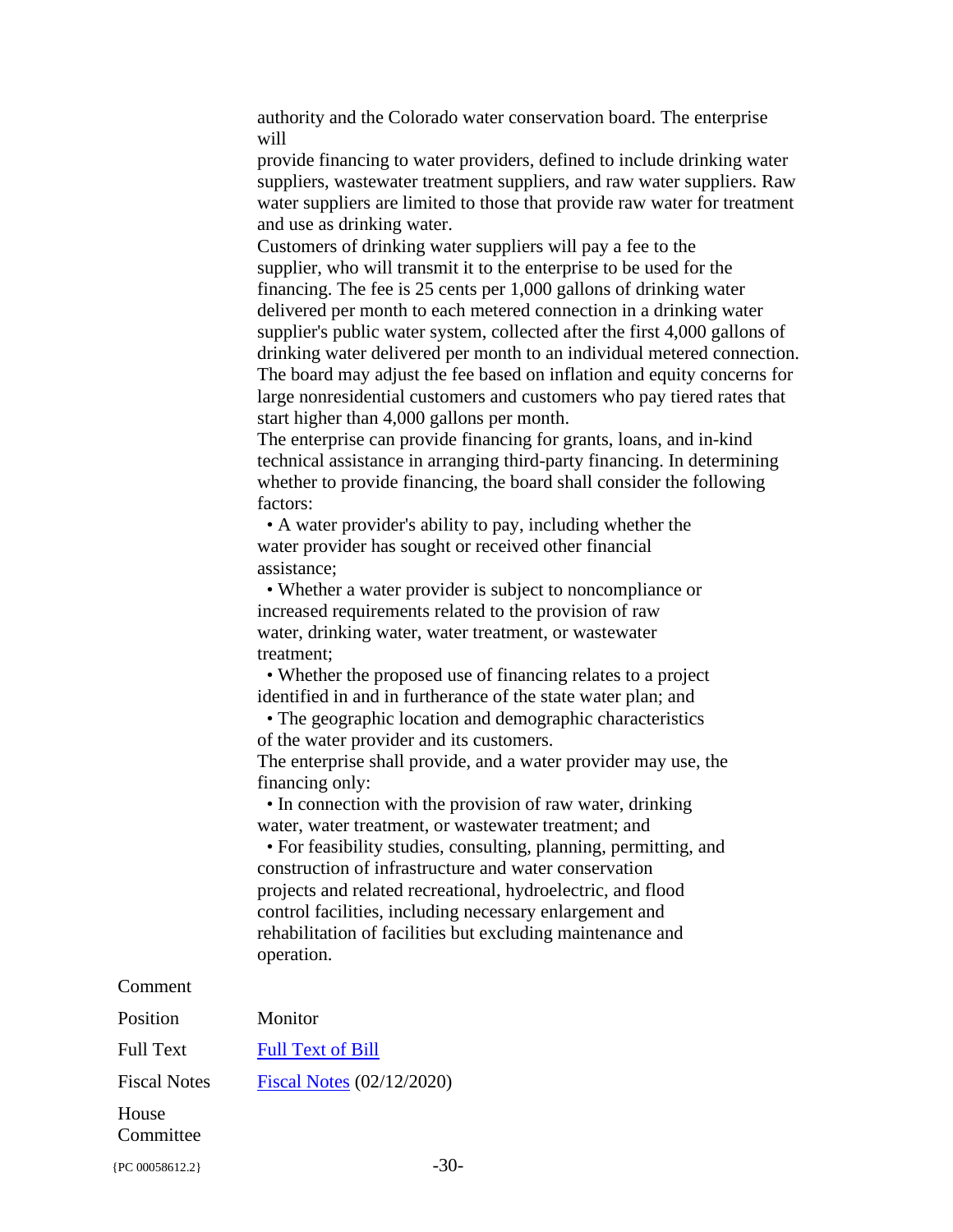| Senate<br>Committee                   | <b>Agriculture and Natural Resources</b>                                                                                                                                                                                                                                                                                                                                                                               |
|---------------------------------------|------------------------------------------------------------------------------------------------------------------------------------------------------------------------------------------------------------------------------------------------------------------------------------------------------------------------------------------------------------------------------------------------------------------------|
| <b>Sponsors</b> (House<br>and Senate) | Senate:<br>D. Coram(R)<br>House:                                                                                                                                                                                                                                                                                                                                                                                       |
| <b>Status</b>                         | Senate Committee on Agriculture & Natural Resources Postpone<br>Indefinitely $(02/13/2020)$                                                                                                                                                                                                                                                                                                                            |
| Lobbyists                             | Lobbyists                                                                                                                                                                                                                                                                                                                                                                                                              |
| <b>V</b> otes                         | <b>Votes all Legislators</b>                                                                                                                                                                                                                                                                                                                                                                                           |
| <b>Hearing Date</b>                   |                                                                                                                                                                                                                                                                                                                                                                                                                        |
| Bill: SB20-155                        |                                                                                                                                                                                                                                                                                                                                                                                                                        |
| Title:                                | Keep Presumption Noninjury Well On Divided Land                                                                                                                                                                                                                                                                                                                                                                        |
| <b>CCW Summary</b>                    | Concerning the continued presumption of noninjury to water rights<br>regarding the use of an exempt well for domestic purposes after the land<br>on which the well is located has been divided into multiple parcels.                                                                                                                                                                                                  |
|                                       | Under current law, a well that is exempt from the state engineer's<br>administration and is used for domestic purposes is afforded a rebuttable<br>presumption that the use of the well will not cause material injury to                                                                                                                                                                                              |
| Official<br>Summary                   | others' vested water rights or to any other existing well. If the land on<br>which the exempt well is located is later divided into multiple parcels,<br>the<br>well loses that presumption. The bill maintains the presumption of<br>noninjury to vested water rights or other wells when the land on which<br>the<br>well is located is later divided and use of the well continues to meet<br>certain requirements. |
| Comment                               |                                                                                                                                                                                                                                                                                                                                                                                                                        |
| Position                              | Monitor                                                                                                                                                                                                                                                                                                                                                                                                                |
| <b>Full Text</b>                      | <b>Full Text of Bill</b>                                                                                                                                                                                                                                                                                                                                                                                               |
| <b>Fiscal Notes</b>                   | Fiscal Notes (02/11/2020)                                                                                                                                                                                                                                                                                                                                                                                              |
| House<br>Committee                    | <b>Rural Affairs and Agriculture</b>                                                                                                                                                                                                                                                                                                                                                                                   |
| Senate<br>Committee                   | <b>Agriculture and Natural Resources</b>                                                                                                                                                                                                                                                                                                                                                                               |
| Sponsors (House)<br>and Senate)       | Senate:<br>J. Sonnenberg $(R)$<br>House:<br>$R.$ Pelton $(R)$                                                                                                                                                                                                                                                                                                                                                          |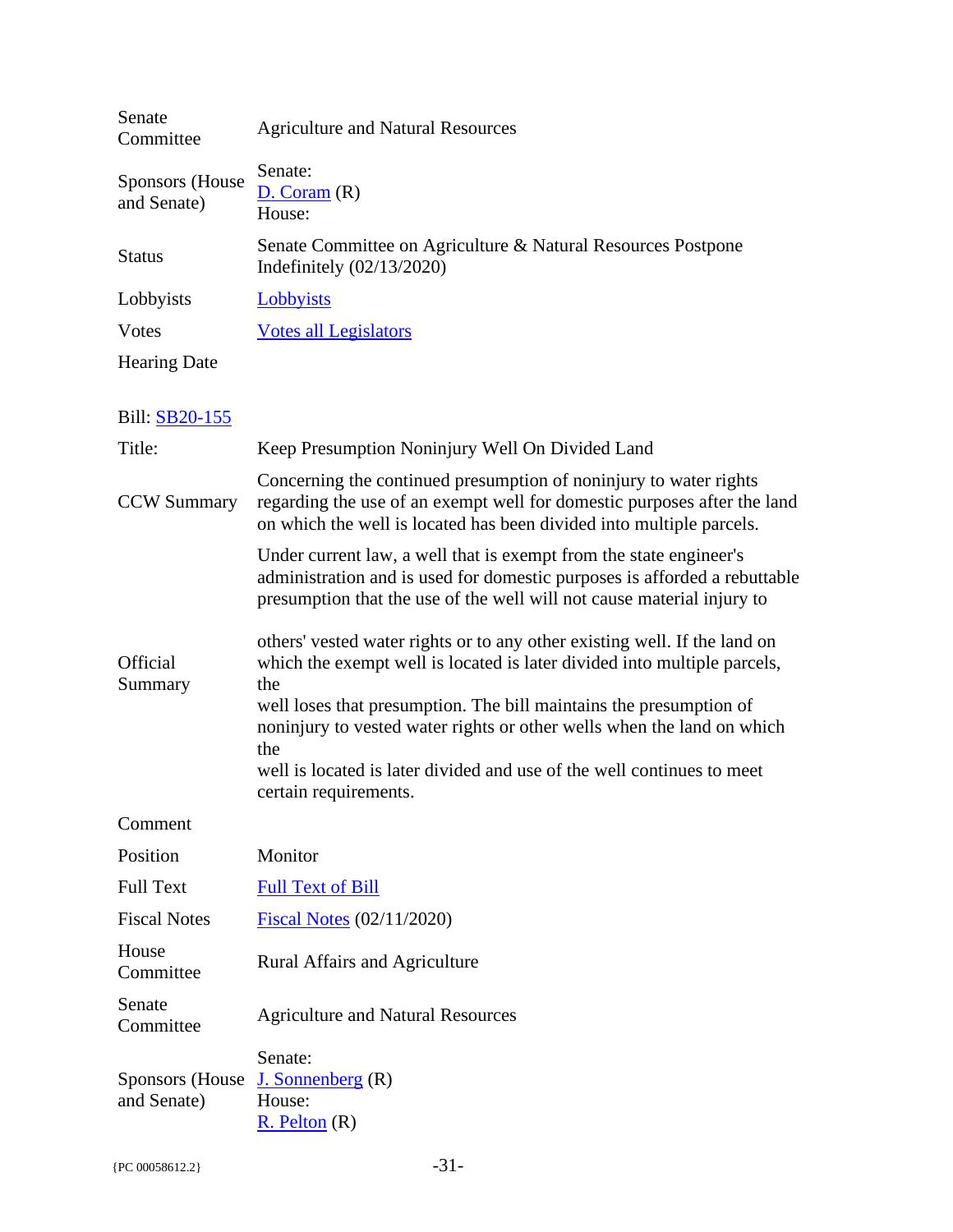| <b>Status</b>       | Introduced In House - Assigned to Rural Affairs & Agriculture<br>(02/25/2020) |
|---------------------|-------------------------------------------------------------------------------|
| Lobbyists           | Lobbyists                                                                     |
| Votes               | <b>Votes all Legislators</b>                                                  |
| <b>Hearing Date</b> | 03/09/2020                                                                    |
|                     |                                                                               |

| Title:              | Sustainable Severance & Property Tax Policies                                                                                                                                                                                                                                                                                                                                                                                                                                                                                                                                                                                                                                                                                                                                                                                               |
|---------------------|---------------------------------------------------------------------------------------------------------------------------------------------------------------------------------------------------------------------------------------------------------------------------------------------------------------------------------------------------------------------------------------------------------------------------------------------------------------------------------------------------------------------------------------------------------------------------------------------------------------------------------------------------------------------------------------------------------------------------------------------------------------------------------------------------------------------------------------------|
| <b>CCW Summary</b>  | Concerning tax policy that promotes environmental sustainability.                                                                                                                                                                                                                                                                                                                                                                                                                                                                                                                                                                                                                                                                                                                                                                           |
|                     | The bill modifies the community solar garden property tax<br>exemption, which exempts the percentage of alternating current<br>electricity<br>capacity of a community solar garden that is attributed to subscribers<br>who<br>are tax exempt, by:<br>• Extending the exemption for 5 more property tax years<br>(section 1 of the bill); and                                                                                                                                                                                                                                                                                                                                                                                                                                                                                               |
|                     | • Expanding the exemption to apply to a community solar<br>garden that is a solar energy facility, which is assessed<br>statewide (section 2).<br>For the period that the exemption is extended, the state will                                                                                                                                                                                                                                                                                                                                                                                                                                                                                                                                                                                                                             |
|                     | reimburse local governments for the lost property tax revenues that                                                                                                                                                                                                                                                                                                                                                                                                                                                                                                                                                                                                                                                                                                                                                                         |
| Official<br>Summary | result<br>from the newly expanded credit. These payments will be made from the<br>sustainable energy tax policy fund, which consists of the increased<br>revenue as a result of changes to the coal tax made in sections 4 and 5,<br>and the general fund if there is insufficient money in the fund.<br>In years when the state is required to refund excess state revenues<br>under section 20 of article X of the state constitution (TABOR), the<br>reimbursements to the counties are a TABOR refund mechanism. This<br>refund mechanism only applies after the refunds made to counties for<br>the                                                                                                                                                                                                                                    |
|                     | reimbursements for the senior homestead exemption (sections 1 and 6).<br>Locally assessed solar energy facilities are valued by assessors<br>using valuation procedures developed by the property tax administrator<br>(administrator). Currently, the administrator is required to utilize a cost<br>approach to valuation for all renewable energy facilities. This valuation<br>currently involves a tax factor based on a 20-year period. Section 2<br>extends this period by 10 years and specifies that after the 30 years, a<br>tax<br>factor is not applied and the taxable value shall not exceed the<br>depreciated value floor calculated using the cost basis method. Under<br>section 3, the administrator will be required to utilize the income<br>approach used for solar energy facilities for a renewable energy facility |